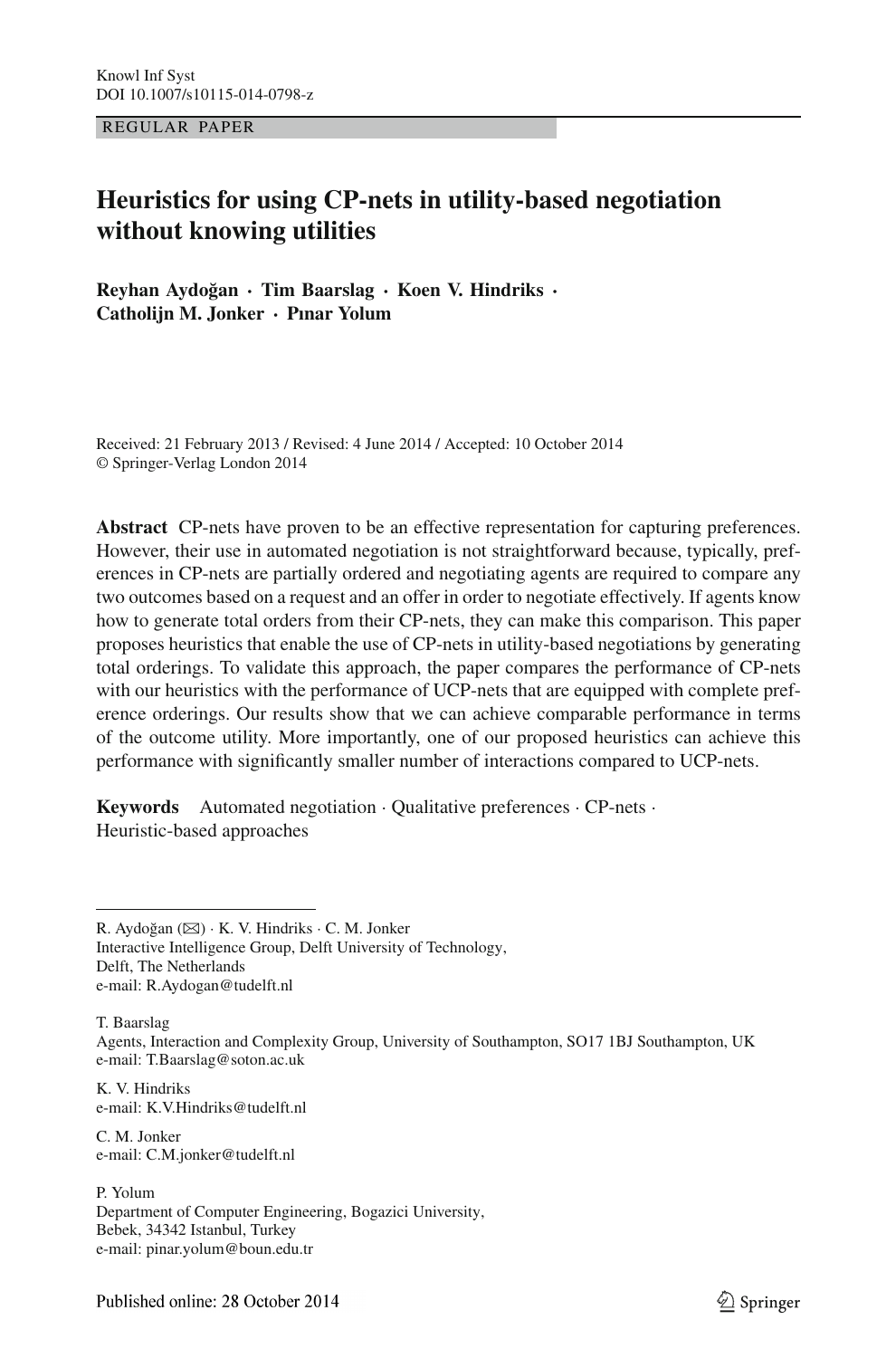# **1 Introduction**

Conflict of interests occurs in many aspects of our life. *Negotiation*—the process of resolving conflicts [\[26,](#page-29-0)[32](#page-29-1)]—may take place in order to reach a consensus when conflict of interests exists among multiple stakeholders. Negotiating among participants may require multiple interactions especially when there are multiple issues to be agreed on. Some people may think that negotiation is a complex and time-consuming process, and some may believe that they cannot negotiate well and it would be better if someone else negotiates on behalf of them. For this purpose, we can use automated negotiation tools in which software agents negotiate on behalf of their users. Those automated negotiation tools might be incorporated in a group recommendation system where multiple users may have conflicting preferences, and it is necessary to find a mutual agreement that can serve as a recommendation to increase the users' satisfaction.

We expect such software to represent its user, understand her preferences, reason and act on her behalf. These key behaviors that we expect from this software match them ideally with software agents. While representing and reasoning about the user's preferences, there are several issues to be taken into account. First, the space of all possible negotiation outcomes grows exponentially with the number of attributes and their possible values. It may be infeasible to ask a user to order or rank all outcomes when the outcome space is large. Second, the user may have difficulty in assessing her preferences in a quantitative way [\[7\]](#page-28-0). Representing someone's preferences with numerical values is a difficult task for a human. Third, it is difficult to find a mathematical model for representing some preferences such as conditional preferences in which there are preferential dependencies between attributes. The above leads us to the fact that it is more effective and intuitive to use a qualitative preference model [\[3](#page-28-1)[,7\]](#page-28-0).

Moreover, real-life negotiation problems might involve interdependencies; thus, it is also important to be able to represent conditional preferences. For instance, in a holiday scenario, the user's preference on transportation may depend on her holiday destination. When going to a close by location she might prefer a car, and for a far destination a plane. However, if she goes to a close by city, she may prefer taking a bus. As far as the aforementioned properties are concerned, a qualitative preference model, such as CP-nets [\[7](#page-28-0)] would be a good choice. CP-nets do not only provide us a natural and intuitive way of expressing the users' preferences but also allow representation of conditional preferences. However, CP-nets usually induce a partial preference ordering on the outcome space. That is, there are some incomparable outcome pairs with respect to a given CP-net. However, a negotiating agent should be able to compare each outcome to make its decision effectively. So when using a CP-net representation, one additional challenge is to develop mechanisms for an agent to negotiate with only partial preferences being available.

The main contribution of this paper is to develop methods to enable an agent to use qualitative partial preferences in negotiation. Usually, an agent negotiates according to a negotiation strategy, which dictates how offers are generated and which counter-offers are acceptable. To do this, a negotiating agent needs to evaluate outcomes with respect to a metric and act accordingly on this metric. Almost all of the existing negotiation strategies [\[5](#page-28-2)[,14,](#page-29-2)[16](#page-29-3)[,23,](#page-29-4)[27](#page-29-5)] work with utility functions that capture preferences in quantitative way. Basically, utility functions are used to assess the outcomes by mapping an outcome to a utility value, denoting to what extent the outcome is desired or useful for the user. Indeed, it is easy to compare outcomes with respect to their utility. Therefore, our solution for negotiating using a CP-net is to develop heuristics that map partial preference orderings of outcomes to the numeric assessment of outcomes in terms of estimated utilities. The estimated utilities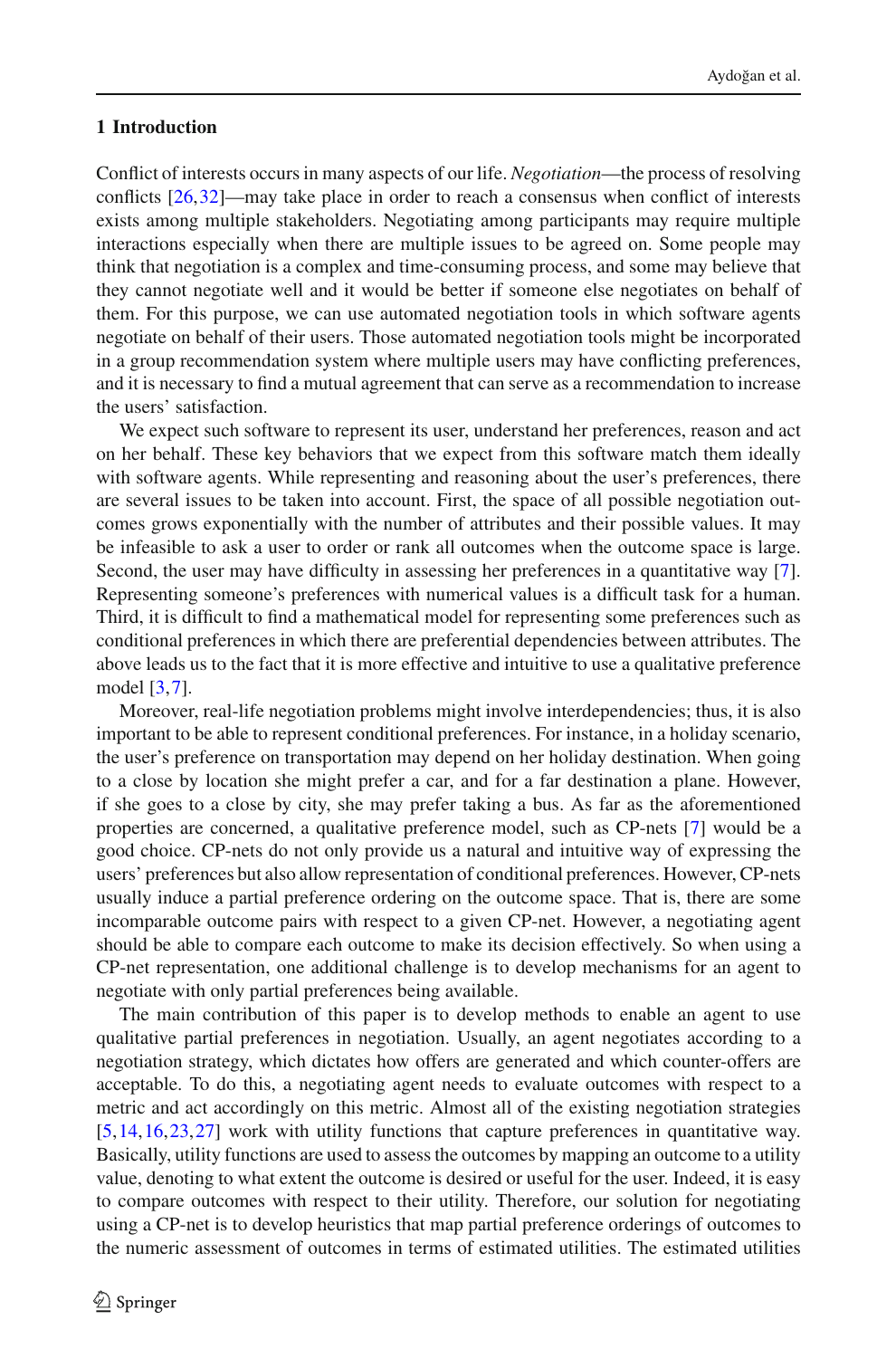can be used by any negotiation approach based on utilities unless the approach uses the structure of the utility function explicitly. Therefore, our approach allows us to combine the best of two ideas, i.e., using CP-nets to capture the user's preferences and using the wealth of high-performance negotiation strategies that originally were developed for utility functions. From this perspective, the challenge has become to generate a suitable total ordering from a given partial ordering.

For our experiments, we employ the GENIUS (General Environment for Negotiation with **I**ntelligent multi-purpose **U**sage **S**imulation) negotiation framework [\[22,](#page-29-6)[30](#page-29-7)]. Genius provides an environment to evaluate and design negotiation strategies. We have extended Genius with CP-nets and added our heuristics to map CP-nets to total orderings. To obtain the qualitative preferences from the users, we added an elicitation tool for acyclic CP-nets.

Here, an important point is to be able to evaluate the performance of these heuristics fairly. To do this, we would need both a qualitative representation (which is a partial ordering) and a quantitative representation (or a total ordering) of a user's preferences. On the one hand, we can ask the user for her quantitative preferences and compare each negotiation outcome reached by the heuristics with respect to these quantitative preferences. On the other hand, one needs to ensure that the ordering of outcomes is consistent with the partial ordering induced from the CP-net. For comparison, we need to find a convenient quantitative model that is able to satisfy the CP-net relations and allows us to easily verify whether the total ordering provided by this representation is consistent with the ordering induced from a given CP-net. Fortunately, UCP-nets [\[6](#page-28-3)] have the aforementioned properties. Thus, UCP-nets can serve as ground truth in our setting. Domshlak et al. [\[13\]](#page-29-8) state that UCP-nets might be used as the quantitative approximation of CP-nets. This claim also supports our choice of using UCP-nets as ground truth.

In our experiments, we used two ways of getting both the partial ordering and the total ordering representations of the preferences of a user. We generated these representations automatically (see Sect. [4.5\)](#page-22-0), and we asked humans to construct their preferences in both a CP-net and in a UCP-net for a holiday (see Sect. [4.4\)](#page-17-0). Thus, we could compare two cases:

- 1. The performance of agents when they apply heuristics on their users' qualitative preferences as CP-nets and negotiate with estimated utilities;
- 2. The performance of agents when they have access to their users' total preference orderings as UCP-nets.

In our experiments, two agents negotiate using the preference profiles we obtained. When the agent starts negotiating with the opponent agent, its negotiation strategy uses the estimated utilities to generate its offers and make a decision accordingly. As is customary, each agent knows only its own preferences and acts with respect to these preferences. In other words, the agents only consider their own preferences while negotiating and have no idea about the opponent's preferences. In our experiments, with the aim of comparing the performance of CP-nets (with a heuristic) with the performance of UCP-nets (the user's total ordering), the first agent (*Agent A*) has either a CP-net or a UCP-net, and negotiates with the second agent (*Agent B*) having a linear additive utility function.

We compare the performance by measuring the average overall utility gained by *Agent A*, the average number of interactions to reach a consensus and their worst-case counter parts. Our results show that most of our heuristics lead to negotiations that are almost as good as negotiations done with UCP-nets. In some cases, our heuristics can finish a negotiation earlier than UCP-nets. Interestingly, even the worst-case performances of the heuristics mostly lead to successful negotiations.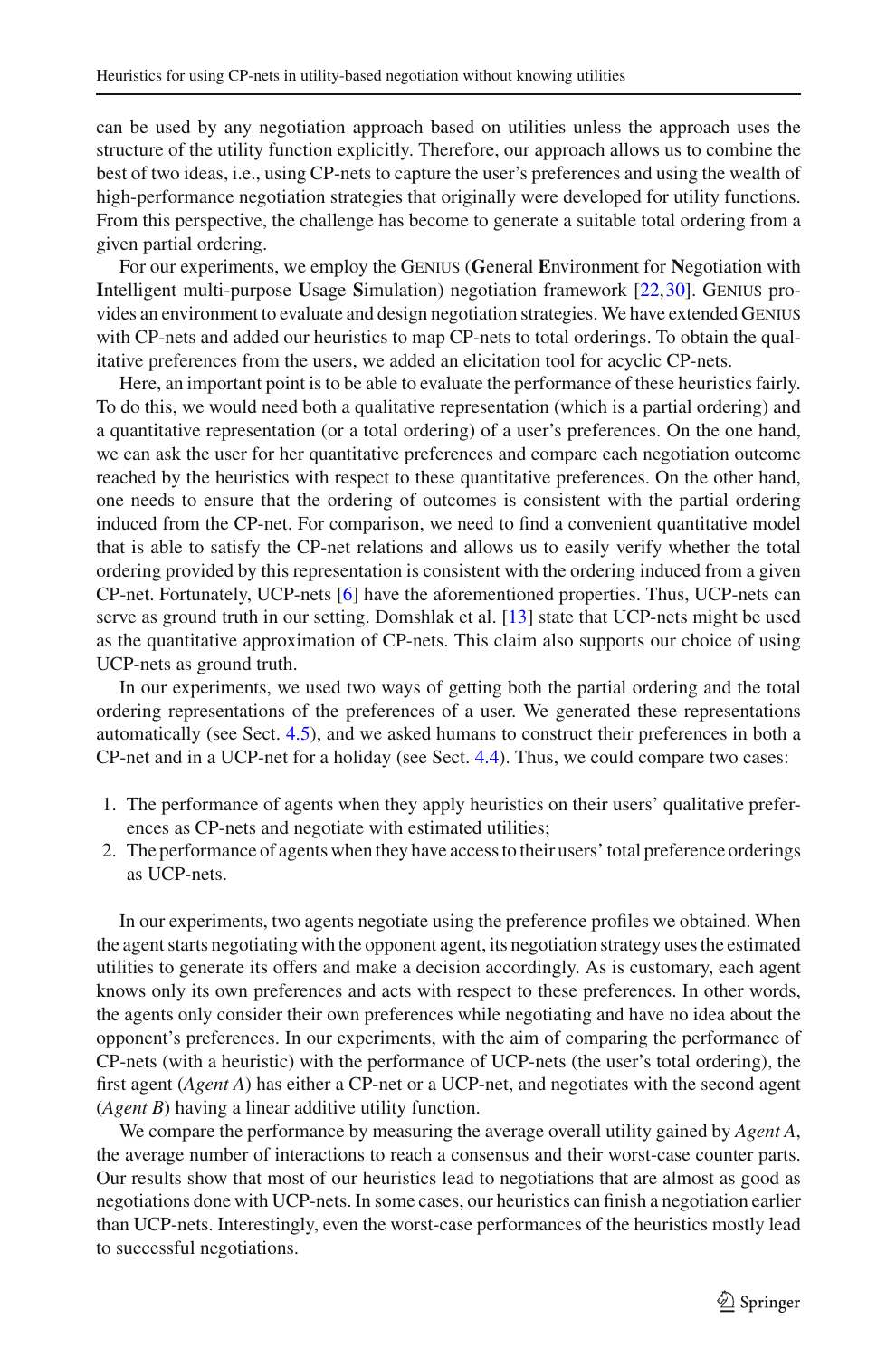We can summarize our contributions as threefold: (1) We have developed a number of heuristics to be used with CP-nets in automated negotiation. Consequently, the agents can negotiate with partial preferences. (2) We have set up a test bed where the performance of the agents negotiating with partial preferences by applying a proposed heuristic can be compared fairly with the performance of the agents negotiating with the complete preferences. To achieve this, we have extended Genius framework. (3) Our experimental results showed that the agents applying the proposed heuristics on their partial preferences could negotiate almost as well as the agents having complete preferences. Furthermore, those results give insights in the tradeoff between using qualitative preferences in terms of CP-nets with the proposed heuristics and using qualitative preferences in terms of UCP-nets in negotiation.

The rest of this paper is organized as follows: Sect. [2](#page-3-0) gives an introduction on CP-nets and UCP-nets. Section [3](#page-6-0) explains the heuristics that we propose to use with CP-nets. Section [4](#page-14-0) explains our experimental setup, metrics, and results. Finally, Sect. [5](#page-24-0) discusses our work, and Sect. [6](#page-27-0) concludes the paper with directions to future work.

### <span id="page-3-0"></span>**2 Technical background**

In this section, we give a brief introduction to two preference models, namely conditional preference networks (CP-nets) and UCP-Networks (UCP-nets).

## 2.1 Conditional preference networks (CP-nets)

CP-nets are graphical models for representing qualitative preferences in a compact way [\[7\]](#page-28-0). In CP-nets, each node represents an attribute (variable) and each edge denotes preferential dependency between nodes under the *ceteris paribus*, "all else being equal" assumption.

Here, if there is an edge from *X* to *Y*, *X* is called "parent node" and *Y* is called "child node". The preference for child nodes depends on their parent nodes' values. To express conditional preferences, each node is associated with a conditional preference table (CPT), which represents a total order on possible values of that node with respect to its parents' values.

Consider our holiday domain in Example [1](#page-3-1) and the CP-net depicted in Fig. [1.](#page-4-0) According to this CP-net, the user's preference on location depends on season. CPT for *Location* shows that the user prefers a holiday in France over a holiday either in Turkey or in the Netherlands, and she prefers a holiday in Turkey over a holiday in the Netherlands in the winter season. However, when it is summer, she prefers a holiday in Turkey over either France or the Netherlands and a holiday in the Netherlands is preferred over that in France. Note that in CP-nets, each preference statement is interpreted under the "everything else being equal" assumption. The statement, "*Summer* is preferred over *Winter* for season", means that if all other attributes such as location, hotel location, room type, duration, transportation are the same, an holiday in *Summer* is preferred over a holiday in *Winter*.

<span id="page-3-1"></span>*Example 1* For simplicity, our holiday domain has six attributes with a limited set of possible values per attribute. These are *Location*, *Hotel Location*, *Room Type*, *Season*, *Duration* and *Transportation*. *Location* denotes to the countries that Alice and Bob are considering for their holiday: *France*, *the Netherlands* and *Turkey*. *Hotel Location* can be near to *Sea* or *Historical Place* or *Mountain*. *Room Type* is categorized as *Non-smoking* and *Smoking*. For *Season* there are two values: *Summer* and *Winter*. The values for *Transportation* are *Car* and *Plane*. There are three possible values for *Duration*: *One week*, *Two weeks* and *Three weeks*.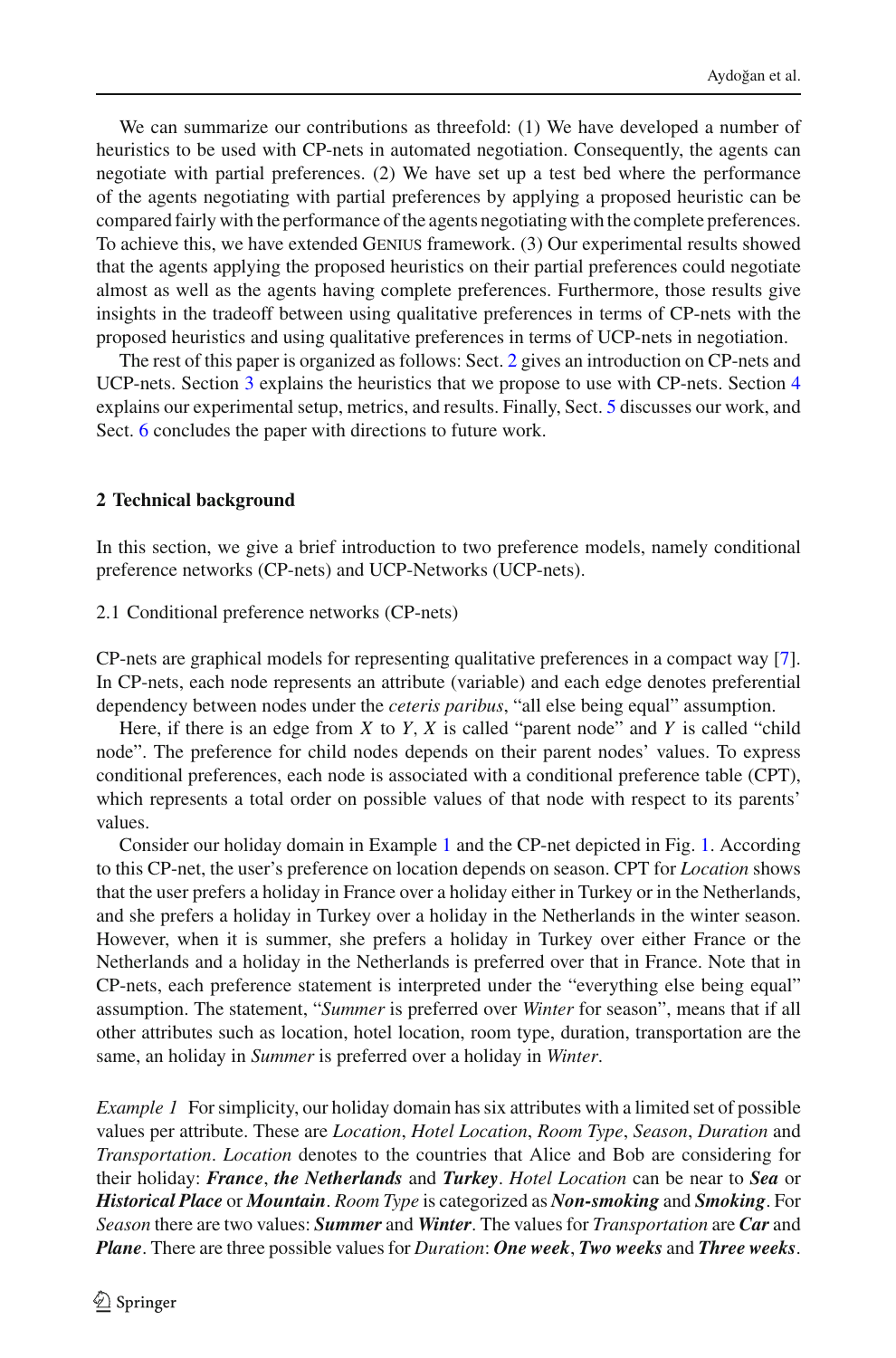|                    |                                        |        | <b>CPT</b> for Location |                                    |  |
|--------------------|----------------------------------------|--------|-------------------------|------------------------------------|--|
| Season             | RoomType                               | Winter |                         | France > Turkey > Netherlands      |  |
|                    |                                        | Summer |                         | Turkey > Netherlands > France      |  |
|                    |                                        |        |                         |                                    |  |
| HotelLocation      | Location                               |        | CPT for HotelLocation   |                                    |  |
|                    |                                        | Summer |                         | Sea > Historical Places > Mountain |  |
|                    |                                        | Winter |                         | Mountain > Historical Places > Sea |  |
| Duration           | Transportation                         |        |                         |                                    |  |
|                    |                                        |        |                         | CPT for Season                     |  |
|                    |                                        |        |                         | Summer > Winter                    |  |
|                    | <b>CPT</b> for Duration                |        |                         |                                    |  |
| Summer-France      | Two weeks > Three weeks > One week     |        |                         | <b>CPT</b> for Transportation      |  |
| Summer-Netherlands | Two weeks > Three weeks > One week     |        | Netherlands             | Plane > Car                        |  |
| Winter-France      | One week $>$ Two weeks $>$ Three weeks | Turkey | Car > Plane             |                                    |  |
| Summer-Turkey      | Three weeks > Two weeks > One week     | France | Plane > Car             |                                    |  |
| Winter-Turkey      | Two weeks > One week > Three weeks     |        |                         | CPT for RoomType                   |  |
| Winter-Netherlands | One week $>$ Two weeks $>$ Three weeks |        | Non-smoking $>$ Smoking |                                    |  |

<span id="page-4-0"></span>**Fig. 1** A sample CP-net for our holiday domain

In acyclic CP-nets, there is only one best (optimal) outcome so it is straightforward to determine the best outcome ("outcome optimization query"). From ancestors to descendants, the most desired value for each attribute is chosen in order to get the best outcome. However, we need to check whether there exists an *improving flip* sequence from one outcome to another (and vice versa) to answer dominance queries (whether an outcome would be preferred over another). An improving flip is changing the value of a single attribute with a more desired value using CPT for that attribute. To illustrate this, consider the CP-net in Fig. [1.](#page-4-0) According to this CP-net, *Summer* is preferred over *Winter* for the season. Thus, we can apply an improving flip from <*Turkey*, *Sea*, *Non-smoking*, *Winter*, *One Week*, *Plane*> to <*Turkey*, *Sea*, *Non-smoking*, *Summer*, *One Week*, *Plane*> by changing the value of the season. If we cannot reach one outcome from another and vice versa via improving flip sequences, we cannot compare these two outcomes. For instance, we cannot compare <*Turkey*, *Sea*, *Nonsmoking*, *Summer*, *Three Weeks*, *Plane*> and <*Turkey*, *Sea*, *Non-smoking*, *Summer*, *One Week*, *Car*> according to the CP-net in Fig. [1](#page-4-0) since there is not any possible improving flip sequence between them. The fact that we may not be able to compare some outcomes is one of the challenges of using CP-nets in negotiation.

## <span id="page-4-1"></span>2.2 UCP-networks (UCP-nets)

Boutilier et al. propose a graphical preference model, namely UCP-net [\[6](#page-28-3)] by combining CP-nets with generalized additive independence models (GAI-models). Hence, UCP-nets are able to represent preferences in a quantitative way rather than representing simply preference ordering. GAI-models [\[18](#page-29-9)] perform dominance queries (whether an outcome would be preferred over another) straightforwardly, whereas CP-nets perform outcome optimization queries (maximal outcome) straightforwardly.

Figure [2](#page-5-0) shows an example UCP-net that is consistent with CP-net seen in Fig. [1.](#page-4-0) Similar to CP-nets, we specify preferential dependency among attributes. Instead of specifying a total preference ordering over the values of each attribute according to their parents' values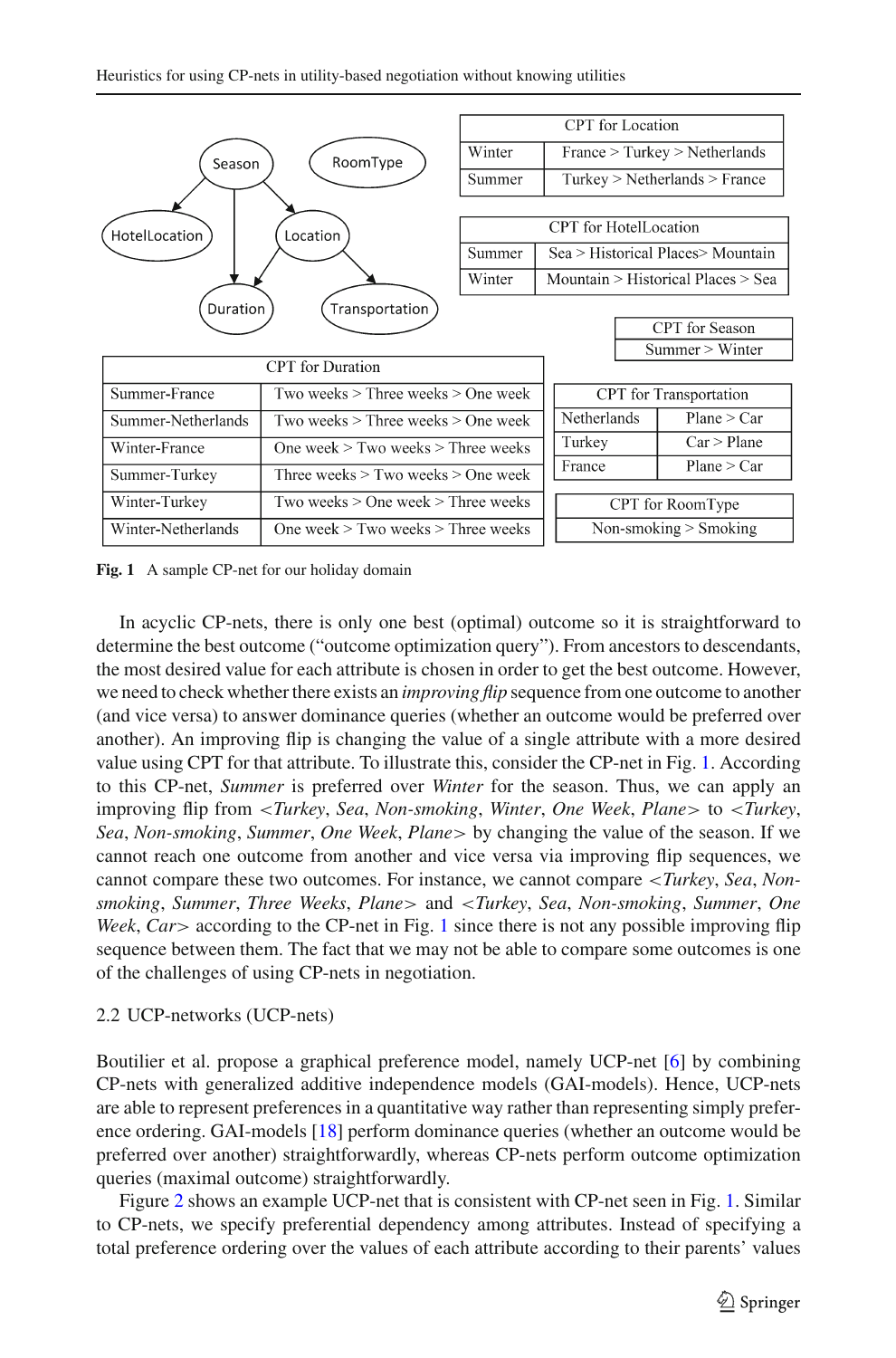|                           |                | <b>CPT</b> for Duration        |      | CPT for Location   |                        |      |
|---------------------------|----------------|--------------------------------|------|--------------------|------------------------|------|
| Season                    | RoomType       | Winter-Netherlands-Three weeks | 0.5  | Winter-Turkey      |                        | 2.5  |
|                           |                | Summer-Turkey-Three weeks      | 1.0  | Summer-Netherlands |                        | 6.0  |
|                           |                | Winter-Turkey-Two weeks        | 0.9  | Winter-Netherlands |                        | 0.9  |
| Location<br>HotelLocation |                | Winter-Netherlands-Two weeks   | 0.7  | Summer-France      |                        | 3.0  |
|                           |                | Winter-France-Two weeks        | 0.65 | Winter-France      |                        | 4.0  |
|                           |                | Winter-Turkey-Three weeks      | 0.3  | Summer-Turkey      |                        | 8.0  |
| Duration                  | Transportation | Winter-Turkey- One week        | 0.6  |                    |                        |      |
| CPT for Season            |                | Winter-Netherlands-One week    | 0.9  | CPT for RoomType   |                        |      |
| 12.0<br>Summer            |                | Winter-France-One week         | 0.9  | Smoking            | 0.0                    |      |
| 5.0<br>Winter             |                | Summer-Netherlands-One week    | 0.2  | Non-smoking        |                        | 10.0 |
|                           |                | Summer-Turkey- One week        | 0.5  |                    |                        |      |
| CPT for HotelLocation     |                | Summer-Turkey-Two weeks        | 0.8  |                    | CPT for Transportation |      |
| Summer-Mountain           | 0.2            | Summer-France-Three weeks      | 0.75 | Turkey-Car         |                        | 0.9  |
| Summer-HistoricalPlaces   | 0.6            | Winter-France-Three weeks      | 0.5  | Netherlands-Plane  |                        | 0.9  |
| Winter-Mountain           | 0.9            | Summer-France-One week         | 0.45 | Turkey-Plane       |                        | 0.65 |
| Summer-Sea                | 1.0            | Summer-Netherlands-Three weeks | 0.85 | France-Car         |                        | 0.2  |
| Winter-HistoricalPlaces   | 0.7            | Summer-France-Two weeks        | 0.95 | Netherlands-Car    |                        | 0.2  |
| Winter-Sea                | 0.1            | Summer-Netherlands-Two weeks   | 1.0  | France-Plane       |                        | 0.9  |

<span id="page-5-0"></span>**Fig. 2** A sample UCP-net

(conditions), we assign a real value (utility) for all values of each attribute by taking conditions into account. For instance, when season is *Winter*, the utility of *Turkey* as a location is specified as 2.5. Notice that the real values are not restricted to be between zero and one in this model.

The utility function  $u(X_1, X_2, \ldots, X_n)$  $u(X_1, X_2, \ldots, X_n)$  $u(X_1, X_2, \ldots, X_n)$  is represented in Eq. 1 where  $X_i$  is the *i*th attribute of the outcome,  $U_i$  denotes a set of parents of  $X_i$  and  $f_i(X_i, U_i)$  represents a factor. Note that each different factor is treated as generalized additive independent of other factors. For example, our sample UCP-Net involves six factors *f*1(Season), *f*2(Location, Season), *f*3(Hotel Location, Season),  $f_4$ (Room Type),  $f_5$ (Duration, Season, Location) and  $f_6$ (Transportation, Location). The utility of an outcome is estimated as the sum of these factors. For example, the utility of (*Winter*, *France*, *Mountain*, *No-smoking*, *Two weeks*, *Plane*) is equal to 21.45  $(=5.0 + 4.0 + 0.9 + 10.0 + 0.65 + 0.9).$ 

$$
u(X_1, X_2, \dots X_n) = \sum_i f_i(X_i, U_i)
$$
 (1)

<span id="page-5-1"></span>In CP-nets, it is implicitly induced that an ancestor has higher priority over its descendants. Note that this property constitutes a key role in UCP-nets in which each attribute should dominate its children. When we assign utilities, we need to ensure that each node dominates its children. There are several ways of verifying whether the given network is a valid UCP-net (whether it satisfies the CP-relations among attributes).

One of the methods for verifying UCP-nets is to compute the values of *Maxspan* and *Minspan* for attributes and check whether Eq. [2](#page-5-2) is satisfied or not. In this equation, *X* and *Y* are attributes and *Yi* are the children of *X*. Note that *Maxspan(Y)* is the maximum difference between the utilities of each possible values of *Y* for the given parent value. We can define *Minspan(X)* analogously.

<span id="page-5-2"></span>
$$
Minspan(X) \ge \sum_{i} Maxspan(Y_i). \tag{2}
$$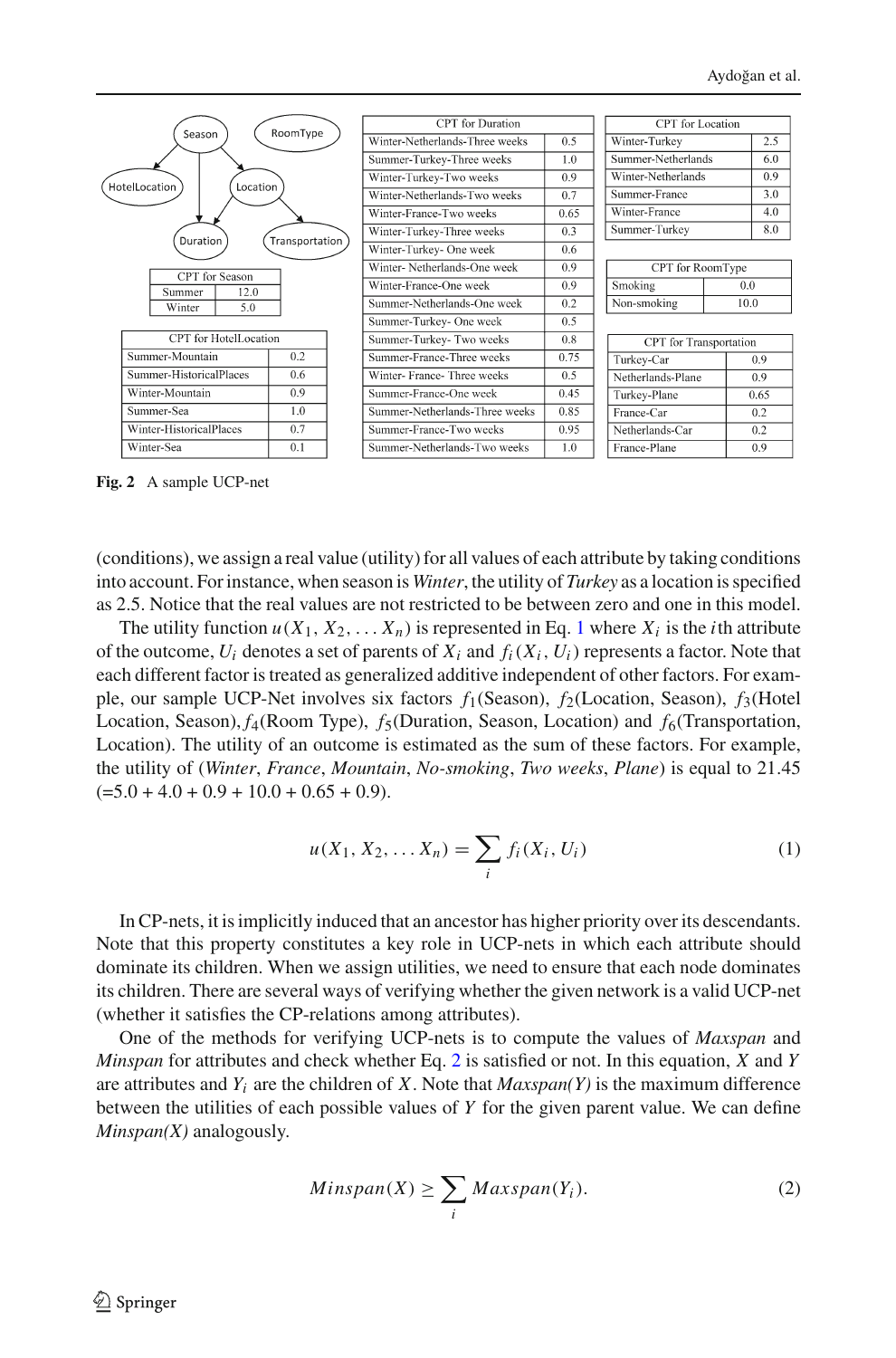If the condition in Eq.  $2$  is satisfied for each attribute in the given network, we can say that it is a valid UCP-net. For example, in our sample UCP-net *Location* is a parent of both *Duration* and *Transportation*. For estimating the value of *Maxspan(Transportation)*, we evaluate the maximum difference between the utilities of the values of Transportation for each possible value of its parent [France:  $0.7$  (= $0.9-0.2$ ), Netherlands:  $0.7$  (= $0.9-0.2$ ) and Turkey:  $0.25$  (=0.9–0.65)] and choose the maximum among them (*Maxspan* = 0.7). Similarly we get the *Maxspan(Duration)* as 0.8. To be able to get a valid UCP-net satisfying the CP-relationships, the difference between the utilities of each possible value of *Location* should be at least 1.5 (=0.7+0.8). In our example, it is equal to 1.6 (=2.5–0.9), which is higher than 1.5. We check this condition for each attribute. If the given UCP-net satisfies this condition for each attribute (CP-relationships among attributes), we say that the given UCP-net is a valid UCP-net.

Since we use normalized utility values between zero and one in our negotiation setting, we divide the utility of the outcome by the utility of the best outcome (whose utility is the highest). For this case, the utility of the best outcome <*Summer, Turkey, Sea, Non-smoking, Three weeks, Car*> is  $32.9$  (=12.0 +  $8.0$  +  $1.0$  +  $10.0$  +  $1.0$  + 0.9). Thus, the normalized utility of <*Winter*, *France*, *Mountain*, *No-smoking*, *Two weeks*, *Plane*> would be 0.65 (=21.45/32.9).

### <span id="page-6-0"></span>**3 Proposed heuristics**

Most of the negotiation strategies [\[5](#page-28-2)[,14,](#page-29-2)[16](#page-29-3)[,23](#page-29-4)[,27](#page-29-5),[36](#page-30-0)] work with quantitative preferences such as *utility functions* proposed in the literature. However, it is desired for users to express their preferences qualitatively. Thus, we propose heuristics to use acyclic CP-nets (a qualitative preference model) in negotiation while agents still negotiate with their strategies using quantitative information, *utility* (a real value between zero and one). To do this, we generate estimated utilities from a given CP-net by applying our heuristics.

In our framework, a user's preferences are elicited as an acyclic CP-net and then a preference graph is induced from it. In this preference graph, each node denotes a possible outcome and each edge represents an improving flip. Note that a directed edge from one node to a second node shows that the second node is preferred over the first node. Therefore, the least desired (worst) outcome will be placed at the top of the preference graph (root node), whereas the optimal (best) outcome will be placed at the leaf node. Recall that there is only one best outcome in acyclic CP-nets. For intermediate nodes, we only compare the nodes having a path from others. The nodes having no path to each other cannot be compared under the "everything else being equal" assumption, CP-net semantics.

<span id="page-6-1"></span>Consider the preference graph in Fig. [3](#page-7-0) induced from the CP-net in Example [2.](#page-6-1) Here, the node <*Mountain*, *Summer*, *One week*> represents a one-week holiday in a hotel near a mountain during summer. It is the worst outcome according to the given preferences. Note that it is easy to find the worst outcome. We only need to choose the least desired values for each attribute by starting from parent attributes in the CP-net. While constructing the preference graph, we draw an edge from a node to another, if there is an improving flip from the former to the latter. It is seen that there is an edge from <*Mountain*, *Summer*, *One week*> to <*Sea*, *Summer*, *One week*>. It can be inferred that a one-week holiday in a hotel near a sea in the summer is preferred over a one-week holiday in a hotel near a mountain in the summer. Recall that we cannot compare two outcomes if there are no paths (any sequences of improving flips) between them. For instance, <*Mountain*, *Summer*, *Two weeks*> and <*Mountain*, *Winter*, *Three weeks*> are not comparable according to the preference graph.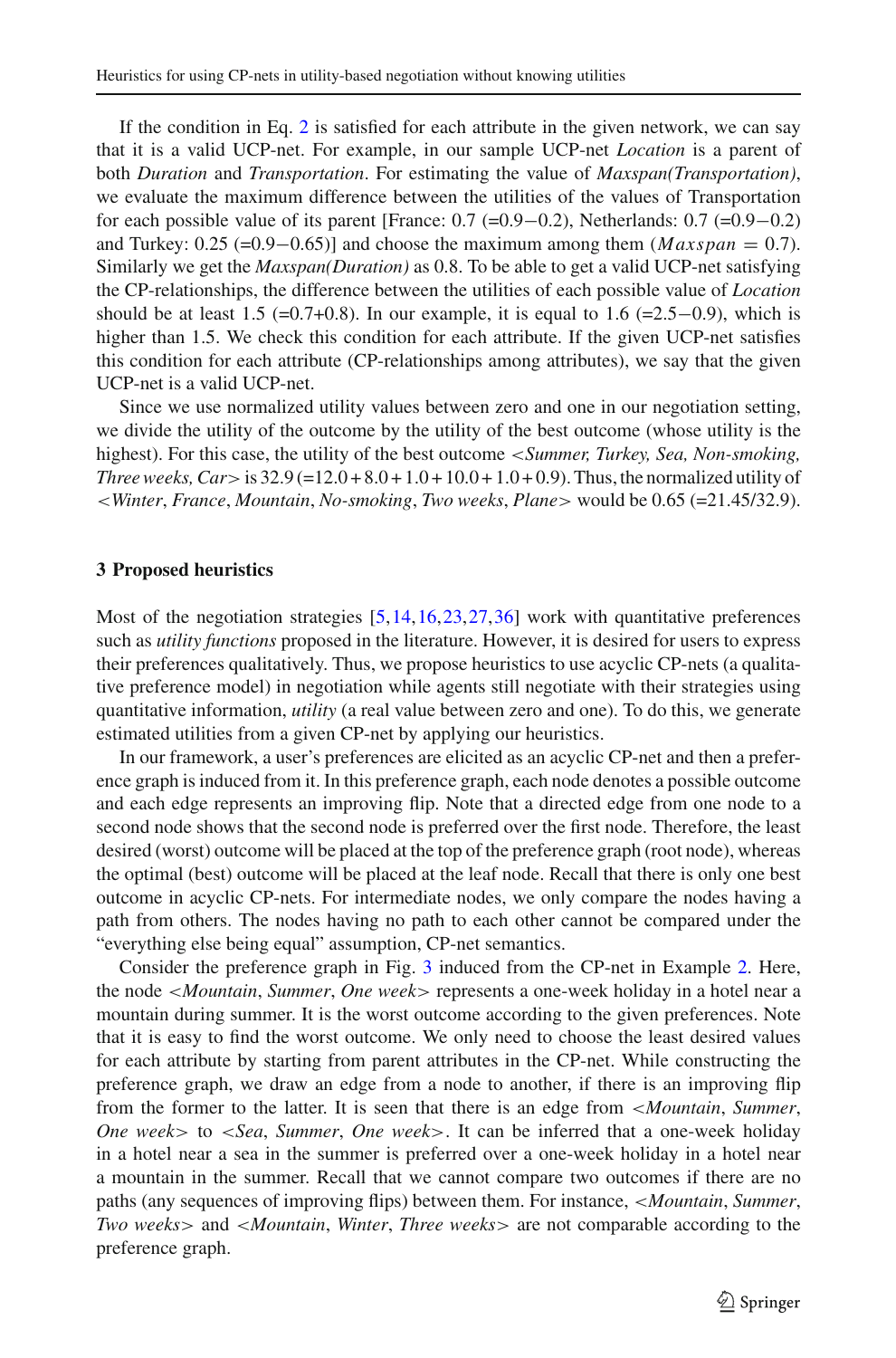

<span id="page-7-0"></span>**Fig. 3** Induced preference graph from the CP-net in Example [2](#page-6-1)

*Example 2* For simplicity, assume we have only three attributes in the holiday domain: *Hotel Location*, *Season* and *Duration*. According to the user, her preferences on *duration* depend on *season* and her preferences on *season* depend on *hotel location* (hotel location → season→ duration). For hotel location, she prefers a hotel near a sea over a hotel near historical places and a hotel near historical places is preferred over a hotel near a mountain (*Sea* > *Historical Places* > *Mountain*). If the hotel is near a mountain, she prefers a holiday in winter rather than in summer (*Mountain*: *Winter* > *Summer*). Otherwise, a holiday in summer is preferred over a holiday in winter ([*Sea* ∨ *Historical Places*]: *Summer* > *Winter*). When it is winter, a oneweek holiday is preferred over a two-week holiday and a two-week holiday is preferred over a three-week holiday (*Winter*: *One week* > *Two weeks* > *Three weeks*). When it is summer, a two-week holiday is preferred over a three-week holiday and a three-week holiday is preferred over a one-week holiday (*Summer*: *Two weeks* > *Three weeks* > *One week*).

It is worth to discuss the complexity of inducing a preference graph from an acyclic CPnet. The number of nodes grows exponentially with the number of attributes (issues). In fact, the total number of nodes is equal to  $| Dom(x_1) | * | Dom(x_2) | * ... * | Dom(x_n) |$  where we have *n* attributes and  $| Dom(x_i)|$  denotes the number of possible values for the *i*th attribute. The total number of edges in the graph is equal to the number of all possible improving flips. For example, there will be  $(| Dom(x_1) | -1) + (| Dom(x_2) | -1) + \cdots + (| Dom(x_n) | -1)$ outgoing edges of the root node (the least desired outcome). Note that the number of outgoing edges of the nodes are decreasing as the nodes become close to the leaf node and the number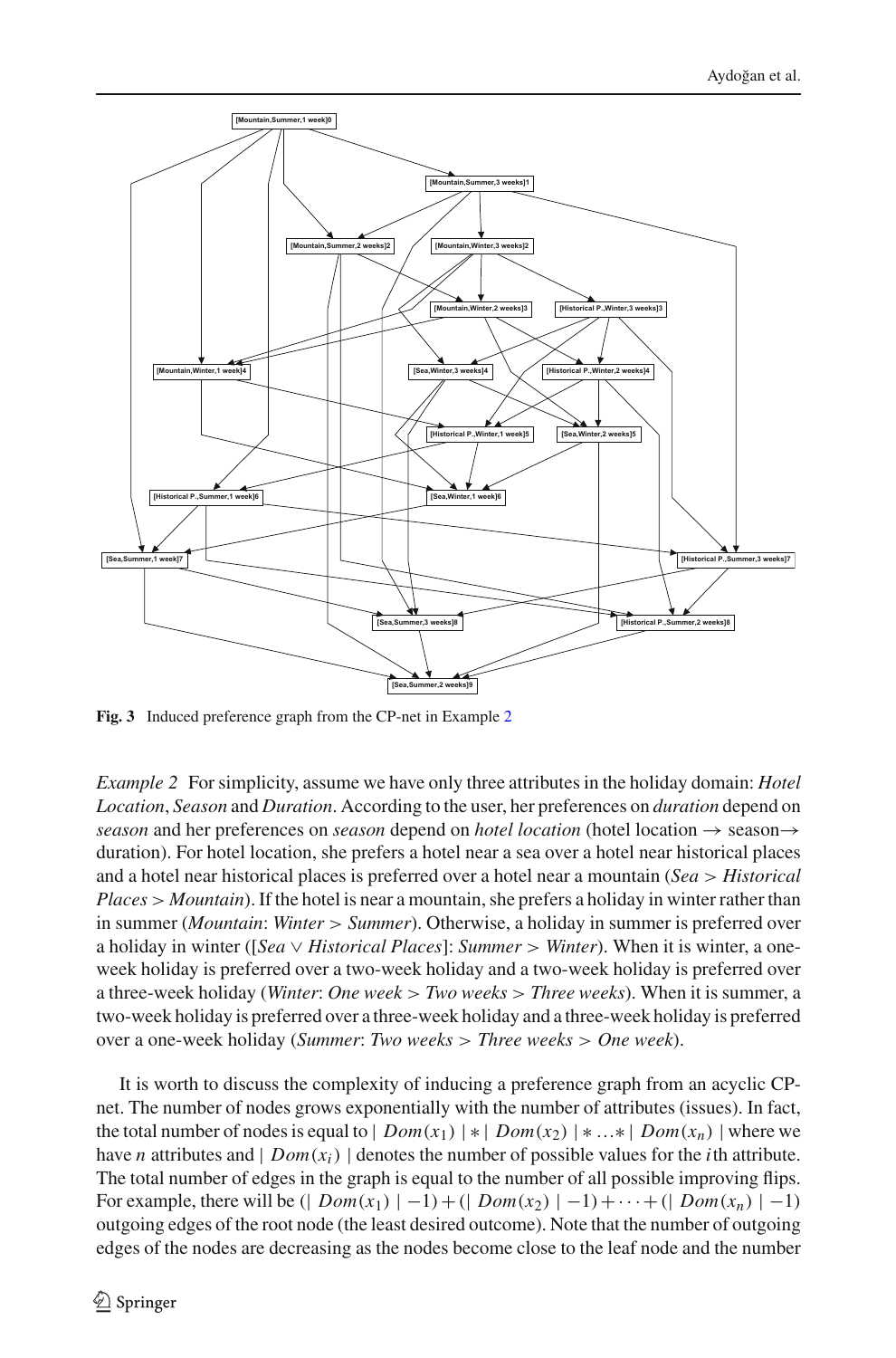of outgoing edges of the leaf node (optimal outcome) becomes zero. Since we start from the least desired outcome and continue with applying improving flips, it is straightforward to generate the preference graph.

Although inducing a preference graph from an acyclic CP-net seems to be costly and timeconsuming, during the negotiation the agents will not be affected by this process because we construct the preference graph once while we elicit the user's preferences as a CP-net. Then the proposed heuristics will be applied to the induced preference graph in order to get the estimated utilities that will be used by the agent's strategy during the negotiation.

When the agent applies one of the proposed heuristics, each outcome in the outcome space is associated with an estimated utility, a real number between zero and one. Since those numerical values are comparable with each other, the agent will be able to compare all outcome pairs. For each outcome *x*, *y*, the agent interprets that the user prefers *y* over *x* if  $EU(x) < EU(y)$  and that the user prefers *x* and *y* equally if  $EU(x) = EU(y)$ . Consequently, the agent will be able to employ a negotiation strategy requiring a total ordering of outcomes.

#### 3.1 Depth heuristic (DH)

According to the induced preference graph from a given CP-net, we know that the root node keeps the worst choice and the leaf node keeps the best choice for the user. For each intermediate node, the node pointed by another node is more preferred over that node. Since we cannot compare the outcome pairs that do not have a path between them, we define a metric called *depth* to compare each outcome pair intuitively [\[1](#page-28-4)[–3\]](#page-28-1). The depth of an outcome node indicates how far an outcome is from the worst choice. Here, our intuition is that "the more preferred an outcome is, the further it is from the worst outcome". To measure the distance, we use each edge, improving flip, as a unit of distance and estimate the depth of an outcome node as the length of the longest path from the root node to that node. Thus, *depth* shows the highest distance from the worst choice node. The depth also shows the number of outcomes over which this one is preferred. For instance, if the depth of an outcome is three, we ensure that that outcome is preferred over at least three outcomes.

We have previously proposed several negotiation strategies based on capturing the *depth* of an outcome in the preference graph induced from a given CP-net [\[2](#page-28-5)]. In that study, we have concentrated on how an agent uses a CP-net in its negotiation strategy. For this purpose, we have first induced a preference graph from the given CP-net and applied several search methods such as *depth first search*, *depth limited search* in order to generate an offer and to decide whether a counter offer is acceptable or not. Notice that in that study using depth plays a key role in the proposed negotiation strategies. However, in this study, we use the concept of *depth* to produce estimated utilities of the outcomes regardless of the negotiation strategy. That is, the agent using this heuristic is able to apply any utility-based negotiation strategy.

The intuition here is that if there is an edge from *x* to *y*, we know that *y* is preferred over *x* and the depth of *y* is higher than that of *x*. According to this approach, the higher the depth of an outcome, the more likely it is preferred by the user. Further, if two outcomes are at the same depth, it is assumed that these outcomes are equally preferred by the user. We apply Eq. [3](#page-9-0) to estimate the utility values between zero and one [\[1\]](#page-28-4). In short, the depth of a given outcome is divided by the depth of the preference graph (the highest depth) to obtain estimated utility of that outcome. For example, if we have a preference graph with a depth of 9 in Fig. [3,](#page-7-0) an outcome whose depth is equal to 4 will have utility of  $0.44(=4/9)$  according to this approach.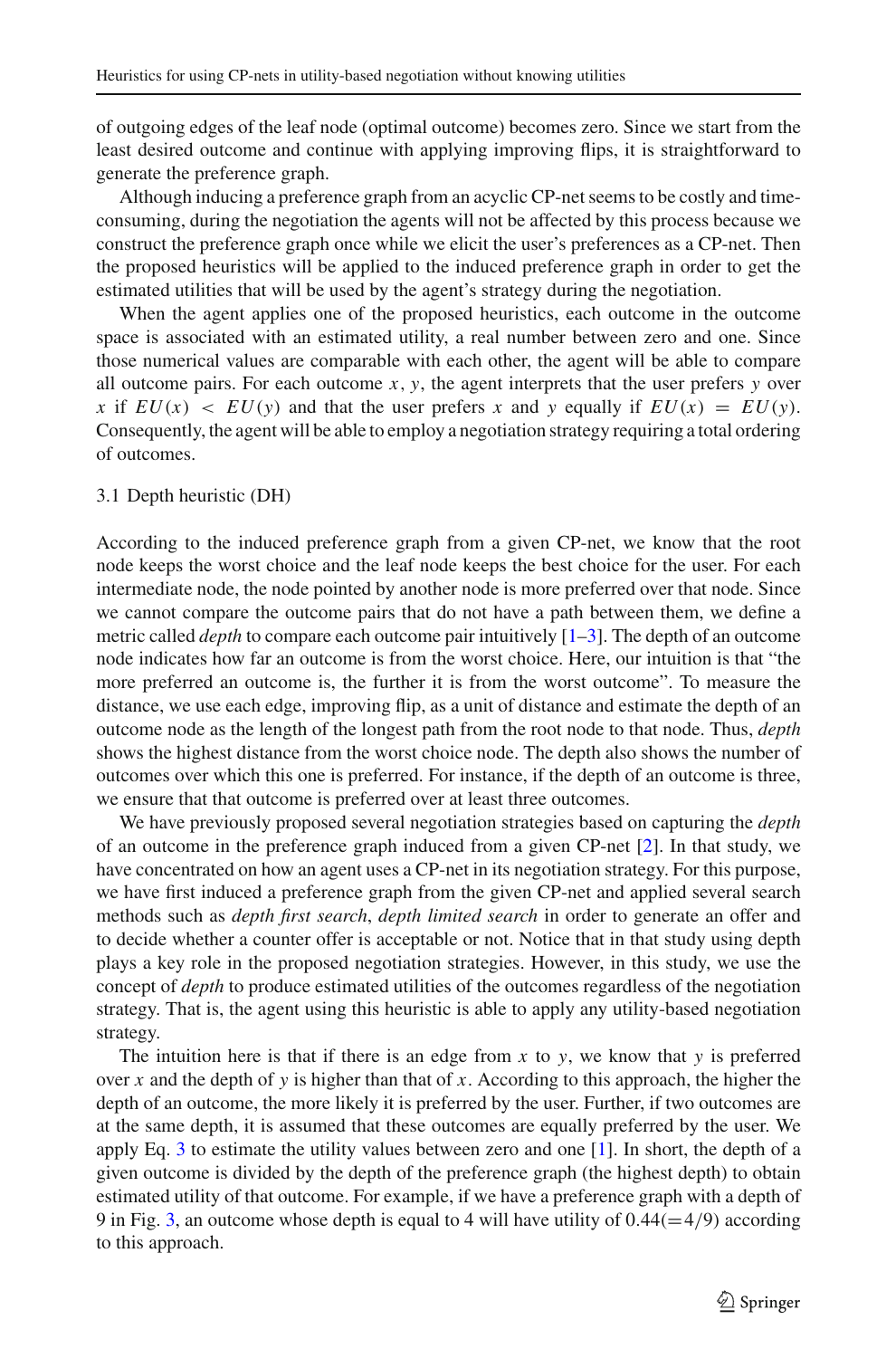$$
U(x) = \frac{Depth(x, PG)}{Depth(PG)}\tag{3}
$$

<span id="page-9-0"></span>Since we update the depth of each node while inducing the preference graph, it is straightforward to estimate the utility of an outcome with respect to this heuristic. In other words, we can estimate the utilities in linear time on the basis of the induced graph.

### 3.2 Depth level heuristic (DLH)

As an alternative to Depth Heuristic (DH), we can take the number of outcomes at each depth into account and distribute the utility functions according to the density of the outcomes at each depth. This method takes the depth of an outcome and outputs a utility value between zero and one. A candidate utility function is formalized in Eq. [4](#page-9-1) where  $U(i)$  denotes the utility of outcomes at depth  $i$ ,  $S_i$  is the number of outcomes at depth  $i$  and  $N$  is the number of all possible outcomes. We define the utility of the outcome at depth zero  $(U(0))$  is equal to 1/*N*.

$$
U(i) = U(i - 1) + \frac{1}{N} \cdot S_i
$$
 (4)

<span id="page-9-1"></span>It is worth noting that the Depth Level Heuristic gives the same ordering as the Depth Heuristic because  $U(i) > U(i-1)$  but the magnitude of the estimated utilities are different. This may lead to different negotiation results even if the agent applies the same negotiation strategy. For example, if the negotiation strategy only generates offers whose utility is higher than a predefined threshold value (reservation point), the agent applying DLH may generate different offers than the agent applying DH. Thus, it can be proven that the stratification of knowledge has a significant impact on the performance of some negotiation strategies. However, this is not true for some negotiation strategies, which consider the ordering of outcomes rather than to their extent. Consider a simple concession-based strategy in which the agent starts with the outcome having the highest utility and concedes over time (the second highest utility, the third highest utility and so on) up to reaching a consensus. Under these circumstances, the negotiation result would be the same for both heuristics, DH and DLH.

The complexity of DLH seems to be higher than that of DH since it involves the estimation of the utilities for the previous depths. In fact, the utility of an outcome is equal to the ratio of the number of outcomes whose depth is lower than or equal to the depth of the current node to the number of all possible outcomes  $(U(i) = \frac{1+S_1+\cdots+S_i}{N})$ . Since we update the number of the outcomes at each depth while inducing the preference graph, we can estimate the utilities in linear time on the basis of the induced graph. Therefore, the complexity of DH and DLH would be equal.

**Definition 1** For a given acyclic CP-net, a utility function *U* mapping outcomes to utilities in [0, 1] is said to be *consistent* with the CP-net, if for every two outcomes *a*, *b* it holds that  $U(b) > U(a)$  whenever  $b > a$ .

We show that estimated utilities satisfy the existing CP-net relations. That is, if an outcome *b* is preferred over another *a* with respect to a given CP-net, the estimated utility of *b* should be higher than that of *a* when we apply the Depth Heuristic. As a result, the ordering of the estimated utilities by these heuristic will be consistent with CP-net semantics.

**Theorem 1** *Let an acyclic CP-net C be given. The utility functions induced by the heuristics DH and DLH are consistent with C.*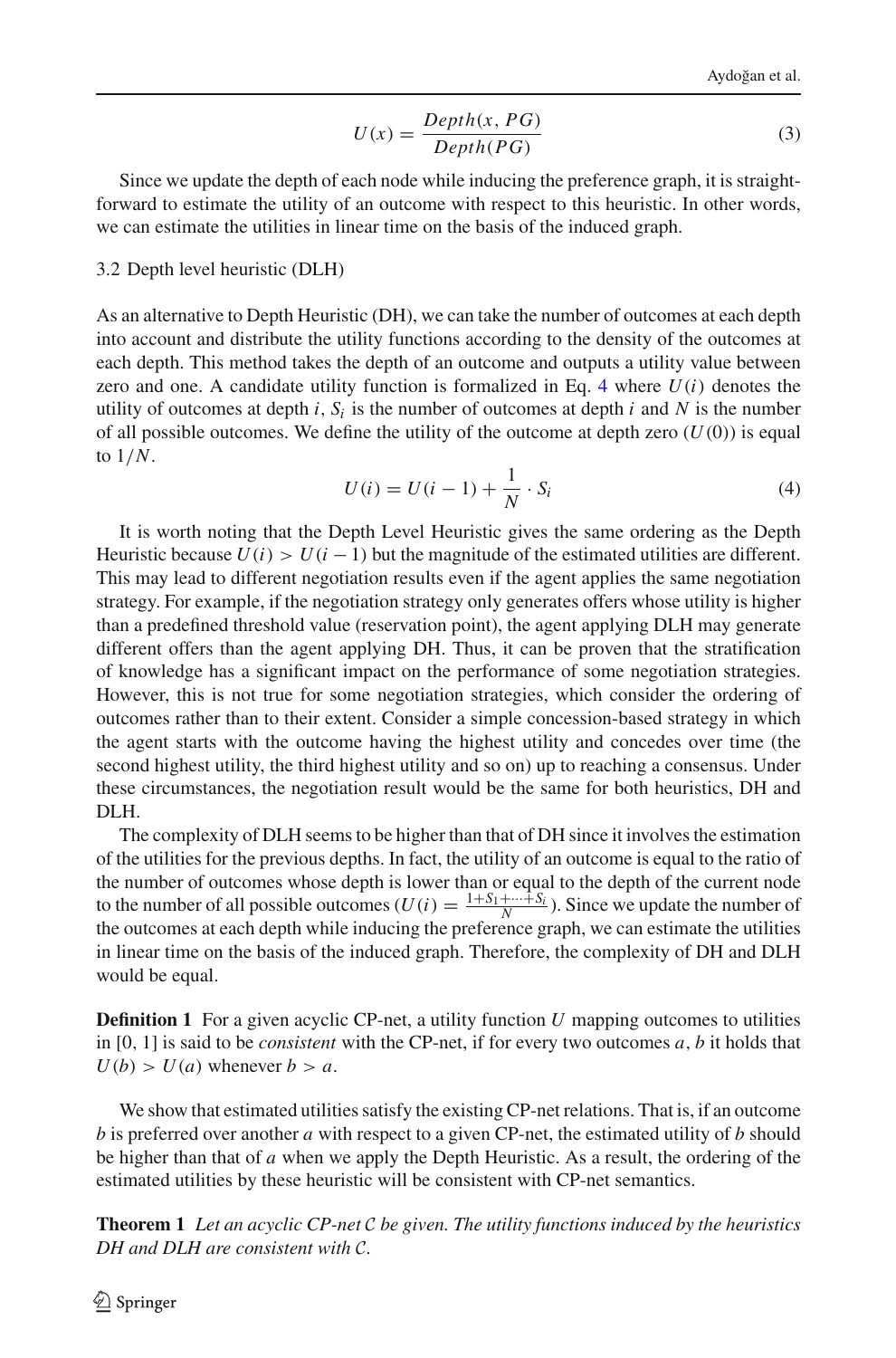*Proof* Suppose that according to the CP-net  $C$  with preference graph  $PG$  and root  $z$ , it holds that  $b > a$ . We need to show that  $Utility(b) > Utility(a)$ , for the utility functions *Utility* induced by the heuristics. We will state the proof for the DH heuristic. The proof for DLH is analogous as these heuristics guarantee that  $Utility(y) > Utility(x)$  whenever  $Depth(y) > Depth(x)$ .

As  $b > a$ , there exists a sequence  $P_{a\to b}$  of improving flips  $a < p_1 < \cdots < p_k < b$ , of nonzero length. We call such a sequence a *path* from outcome *a* to *b*. Furthermore, let  $P_{z\rightarrow a}$ be a longest path from *z* to *a*. By definition, it holds that  $Length(P_{z\rightarrow a}) = Depth(a)$ .

Now let  $P_{z\rightarrow b}$  be defined as the above path  $P_{z\rightarrow a}$  from *z* to *a*, followed by the path  $P_{a\rightarrow b}$ from *a* to *b*. We define  $X_{z\to b}$  as the set of all paths from the root to *b*. Note that  $P_{z\to b} \in X_{z\to b}$ , and hence:

$$
Depth(b) = \max_{p \in X_{z \to b}} \{Length(p)\} \ge Length(P_{z \to b})
$$

$$
= Length(P_{z \to a}) + Length(P_{a \to b}) > Depth(a).
$$

Therefore, if  $b > a$  then

 $Utility(b) = Depth(b)/Depth(PG) > Depth(a)/Depth(PG) = Utility(a).$ 

3.3 Taxonomic heuristic (TH)

The previous heuristics (DH and DLH) consider that an outcome at a higher depth gets higher utility. That is, if there are two outcomes and the depth of the first outcome is higher than the depth of the second outcome, the utility of first outcome will be higher than the utility of the second outcome with respect to those heuristics. They also assume that outcomes at the same depth are equally preferred by the user. In contrast, the TH does not make these assumptions. According to this approach, the utility of an outcome is determined randomly but the estimated utilities should be consistent with CP-net semantics. That is, if there is a sequence of improving flips from the first outcome to the second outcome, the utility of the second outcome should be higher than the utility of the first outcome. Since there exist a sequence of improving flips from any node to its descendants, the descendants are preferred over the ancestors in the preference graph. In short, we generate the utility of an outcome randomly in accordance with the previous statements.

Equation [5](#page-10-0) shows how the utility of an outcome  $(o_i)$  is estimated randomly. The utility of the worst outcome (root node) is set to zero directly. For other outcomes, we consider the highest utility of their ancestors and generate a random real that is greater than zero and less than or equal to one. The utility of an outcome is estimated as the sum of this randomly generated utility (*randomUtility*(0.0, 1.0)) and the highest utility of the outcome's ancestors  $(Max(U(Anceators(o_i)))$ . Note that we calculate the utility of outcomes at lower depth earlier because we need to check ancestors' utility while estimating descendants and the depth of ancestors is lower than the depth of descendant . Before using these estimated utilities in negotiation, we normalize them by dividing them by the highest utility.

$$
U(o_i) = Max(U(Ancestors(o_i)) + random Utility(0.0, 1.0)
$$
\n(5)

<span id="page-10-0"></span>Similar to DLH, the estimation of the utilities for this heuristic is incremental. We first estimate the utilities of the outcomes that are in the upper level of the preference graph. If there exist *m* ancestors of an outcome, we check the utilities of these *m* outcomes and get the maximum one. Since we have already estimated the utilities of ancestors while estimating

 $\Box$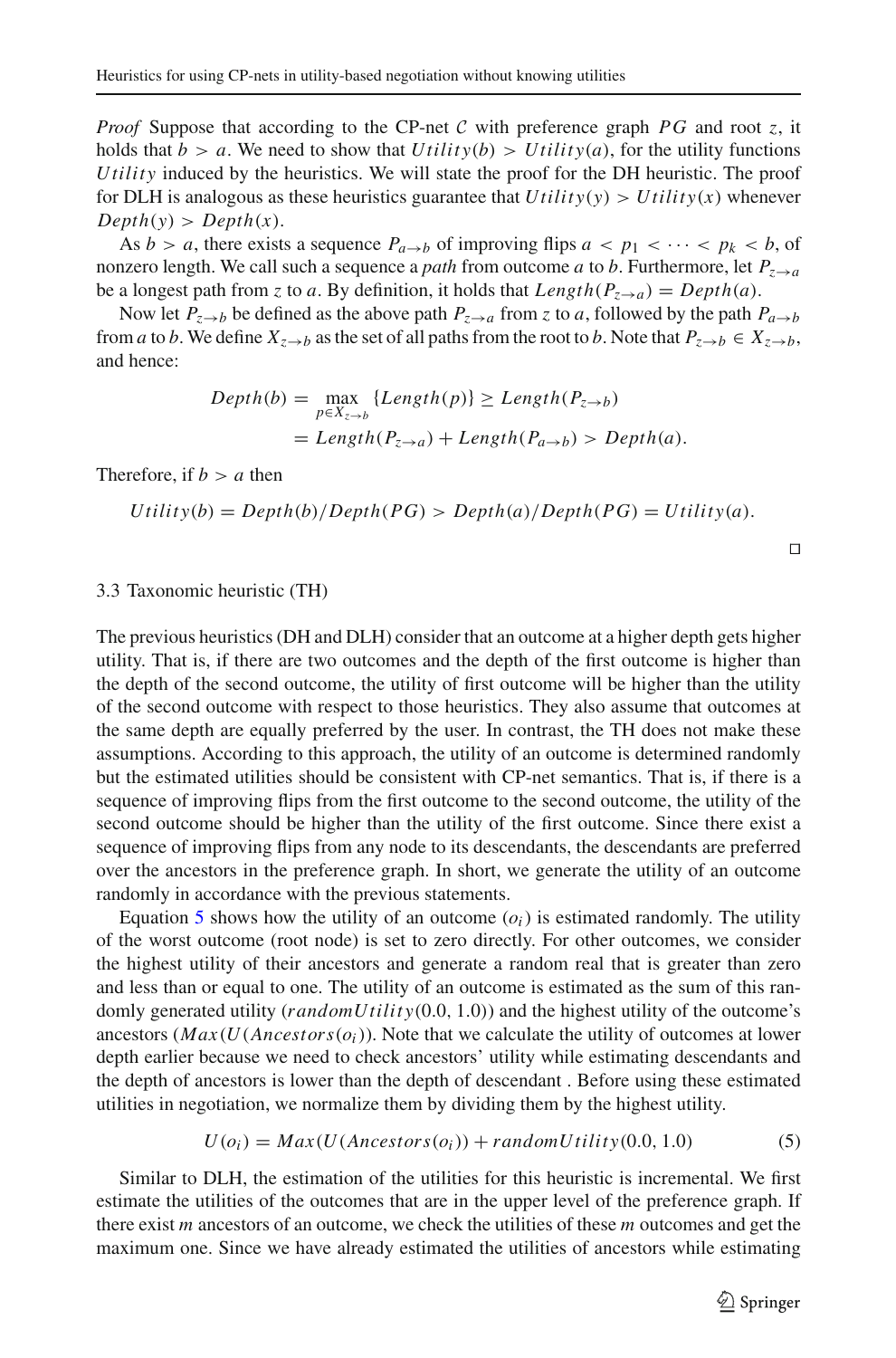the utility of the current node, choosing the maximum and adding a random real to it can be performed in linear time.

#### 3.4 PageRank heuristic (PRH)

PageRank is a heuristic to rank Web Pages, to determine the ranks of the nodes in a graph whose nodes denote Web pages. The underlying intuition is that a Web page is considered important if other important pages links to this page [\[8](#page-28-6)]. We apply the same intuition to our problem: An outcome is more preferred if it is pointed by other preferred outcomes in the preference graph—if there are improving flip sequences from other preferred outcomes to that node.

According to this approach, we first apply PageRank algorithm and get PageRank value for each outcome. To estimate the PageRank of the *i*th service node, we use the formula in Eq. [6](#page-11-0) where  $K_i$  denotes the nodes pointing to the node *i*,  $P(j)$  is the rank of the *j*th node,  $N_i$  are the neighbors of the *j* and *d* is the damping factor, which we set to 0.85 as in the original paper [\[8](#page-28-6)].

$$
P(i) = d \sum_{j \in K_i} \frac{P(j)}{|N_j|} + (1 - d)
$$
 (6)

<span id="page-11-0"></span>Initially, each service node's PageRank is equal to 1.0. Then, we start the calculation of ranks according to recursive formula in Eq. [6.](#page-11-0) When the difference between two calculations is small enough (when the algorithm converges), we reach the final ranks. Since the estimated values may exceed one, we divide each value by the maximum value in order to get normalized values between zero and one. Table [1](#page-12-0) shows the estimated normalized PageRank values for the preference graph depicted in Fig. [3.](#page-7-0)

After our initial experimentation, we realized that the distance between the best outcome and the second best outcome is relatively high, making it difficult for a strategy to make a choice other than the best one. To illustrate this, consider the normalized PageRank values in Table [1.](#page-12-0) The normalized PageRank value of the optimal outcome is 1.0 where that of the second best outcome is equal to 0.463. For example, if the agent's strategy lets it only offer the outcomes whose utility is higher than 0.6, it will never offer or accept the second best outcome during the negotiation. This situation may lead to a failure to reach a consensus. Thus, we do not prefer to use those normalized values directly as utilities.

To deal with this problem, we apply a clustering algorithm over the estimated normalized PageRank values and make each outcome inside the same cluster have at most a certain distance with others in the cluster. For this purpose, we use a clustering algorithm called X-means [\[12](#page-29-10)], which takes a range of number of clusters (minimum and maximum number of clusters) and outputs the best number of clusters and the clustering information (which data belongs to which cluster). Then, we sort the normalized PageRank values and distribute the values according to their clusters.

Equation [10](#page-13-0) represents how we transform the sorted normalized PageRank values into utilities between zero and one where  $U(i)$  denotes the utility of *i*th outcome,  $NPR(i)$ denotes the normalized PageRank value of *i*th outcome and *c*(*i*) represents which cluster the PageRank of *i*th outcome belongs to. Firstly, we define *k* equal distance intervals for each cluster where *k* is the number of clusters that we have. To illustrate this, following our running example, consider that we have 18 outcomes whose normalized PageRank values are shown in Table [1.](#page-12-0) When we apply the clustering algorithm (X-means), we obtain four different clusters  $(k = 4)$ . As a result, the interval for each cluster is equal to 0.25. We estimate the upper bound for each cluster by applying the formula in Eq.  $7$  where  $c_i$  denotes the cluster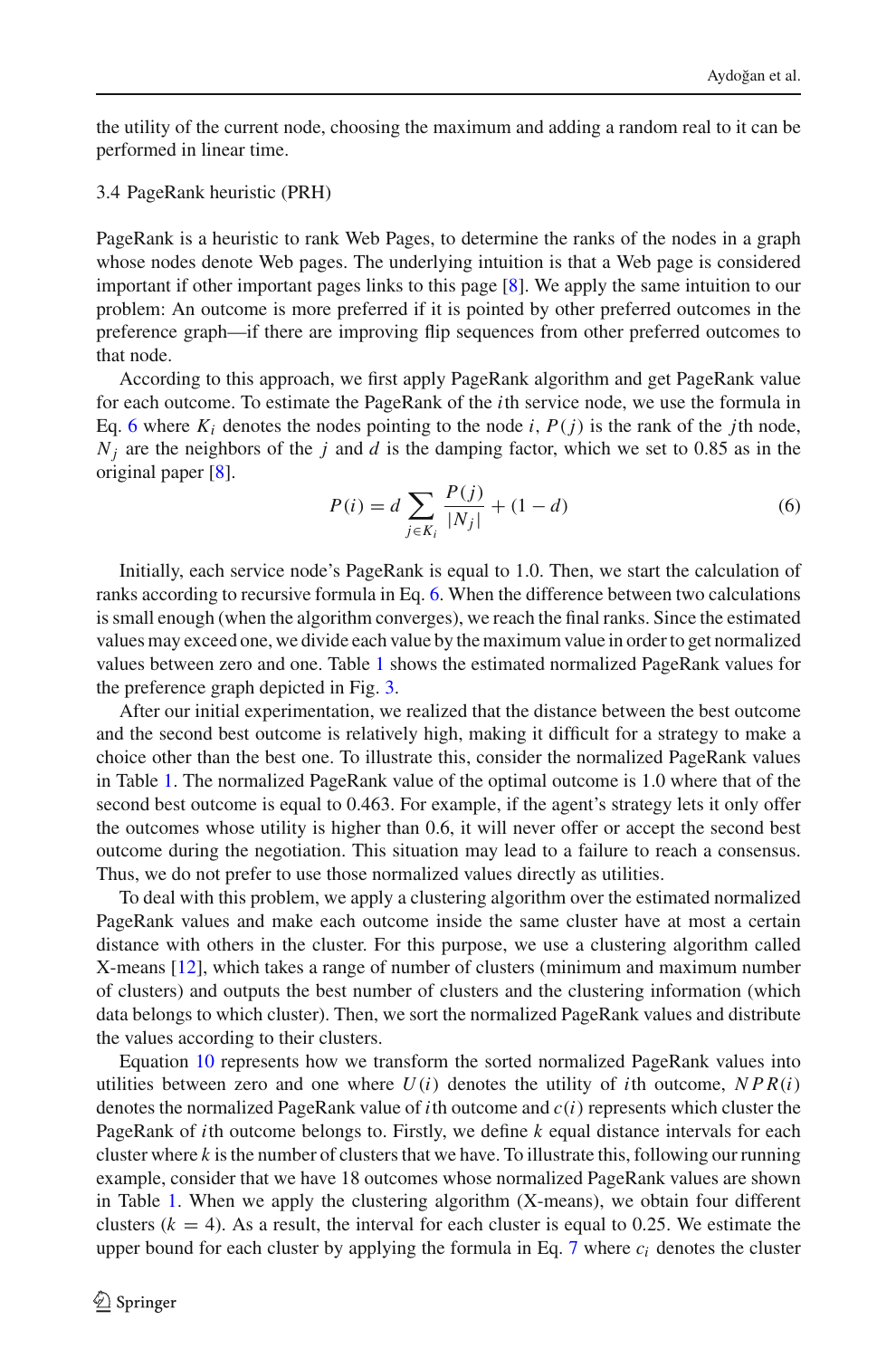<span id="page-12-0"></span>

| Outcome [Hotel location,<br>season, duration] | Estimated<br>PageRank | Normalized<br>PageRank | Final estimated<br>utility |
|-----------------------------------------------|-----------------------|------------------------|----------------------------|
| [Sea, summer, two weeks]                      | 1.786                 | 1.000                  | 1.000                      |
| [Sea, summer, one week]                       | 0.827                 | 0.463                  | 0.750                      |
| [Sea, summer, three weeks]                    | 0.742                 | 0.415                  | 0.738                      |
| [Sea, winter, one week]                       | 0.654                 | 0.366                  | 0.726                      |
| [Historical places, summer, two weeks]        | 0.518                 | 0.290                  | 0.707                      |
| [Historical places, winter, one week]         | 0.386                 | 0.216                  | 0.500                      |
| [Sea, winter, two weeks]                      | 0.360                 | 0.202                  | 0.497                      |
| [Historical places, summer, one week]         | 0.340                 | 0.190                  | 0.494                      |
| [Historical places, summer, three weeks]      | 0.324                 | 0.181                  | 0.491                      |
| [Mountain, winter, one week]                  | 0.286                 | 0.160                  | 0.486                      |
| [Historical places, winter, two weeks]        | 0.261                 | 0.146                  | 0.250                      |
| [Mountain, winter, two weeks]                 | 0.250                 | 0.140                  | 0.249                      |
| [Sea, winter, three weeks]                    | 0.230                 | 0.129                  | 0.246                      |
| [Mountain, summer, two weeks]                 | 0.213                 | 0.119                  | 0.243                      |
| [Historical places, winter, three weeks]      | 0.190                 | 0.106                  | 0.240                      |
| [Mountain, winter, three weeks]               | 0.187                 | 0.105                  | 0.240                      |
| [Mountain, summer, three weeks]               | 0.175                 | 0.100                  | 0.239                      |
| [Mountain, summer, one week]                  | 0.150                 | 0.084                  | 0.235                      |

**Table 1** Outcomes and their estimated normalized ranks

number. According to this formula, the upper bound for each cluster  $(1, 2, 3, 4)$  is equal to 0.25, 0.50, 0.75 and 1.0, respectively. When we estimate the utility of each outcome whose normalized PageRank value is the highest in their cluster, we use the upper bounds as the utilities of those outcomes (Case-1 Eq. [10\)](#page-13-0). For example, the outcome whose PageRank value is the highest in the second cluster will get a utility of 0.50.

<span id="page-12-1"></span>
$$
upperBound(c_i) = \frac{1}{k} \cdot c_i \tag{7}
$$

$$
interval(i) = \frac{1}{k \cdot n_i} \tag{8}
$$

$$
dist(i, i+1) = \frac{NPR(i+1) - NPR(i)}{k} \tag{9}
$$

Since our aim is to assign utilities in a way that the distance between utilities of consecutive outcomes in the same cluster can be at most a certain distance, we define another interval within each cluster by taking the number of outcomes inside that cluster into account. This interval is defined in Eq. [8](#page-12-1) where  $n_i$  denotes the number of outcomes in the *i*th cluster. According to our example, since we have four outcomes in the third cluster, this interval is equal to  $0.0625$  (=0.25/4). When we assign utilities to outcomes, we consider both the distance between their normalized PageRank values and the estimated interval value for the current cluster. We calculate the distance between their normalized PageRank values by applying the formula in Eq. [9](#page-12-1) where we divide the distance between PageRank values by the number of clusters. If the estimated distance is greater than the interval value for that cluster, we take the interval value as the distance as specified in Eq. [10](#page-13-0)  $(min(interval(c(i), dist(i + 1, i))$ .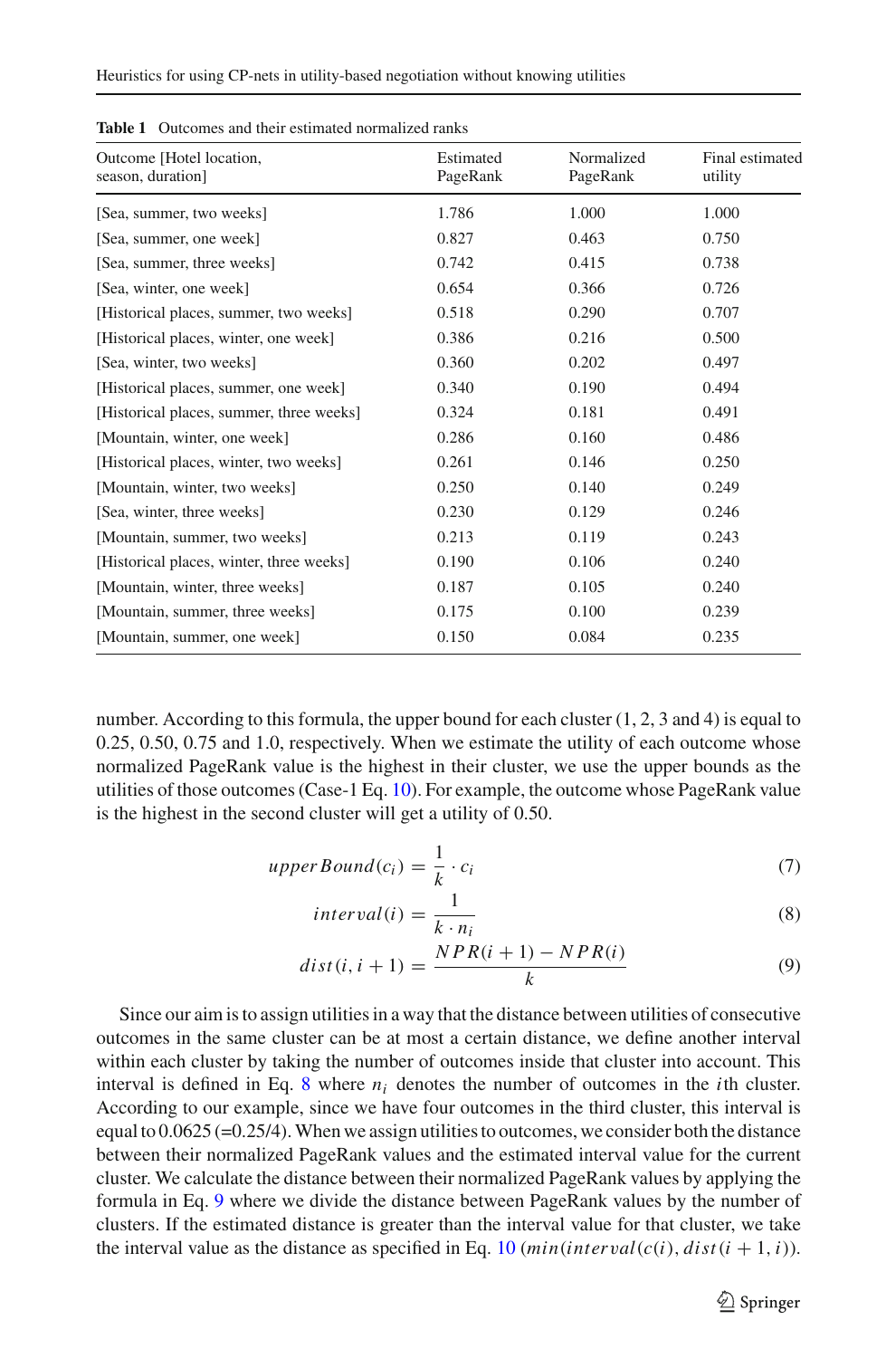As a result, the utility of current outcome is estimated by subtracting this distance from the utility of previous outcome. For example, in the third cluster, we have four outcomes with normalized PageRank value of 0.463, 0.415, 0.366 and 0.290. Since 0.463 is the maximum value in this cluster, it gets a utility of 0.75, which is the upper bound of the third cluster. The distance between the normalized PageRank values, 0.463 and 0.415 is equal to 0.012 according to Eq. [9.](#page-12-1) Since it is less than the interval value for this cluster (0.0625), we take 0.012 as the distance. As a result, the utility of that outcome (having a normalized PageRank value of 0.415) will be equal to 0.738 (=0.75−0.012).

$$
U(i) = \begin{cases} upperBound(c(i)) & (Case-1) \\ U(i+1) - min(interval(c(i)), dist(i+1, i)) & (Case-2) \end{cases}
$$
(10)

<span id="page-13-0"></span>The complexity of this heuristic involves both the complexity of PageRank and clustering. The complexity of PageRank is specified as O(log *N*) in [\[25](#page-29-11)]. The overall complexity would be polynomial since we apply clustering to the sorted PageRank values.

#### 3.5 Preferred outcomes heuristic (POH)

In this approach, while we estimate the utility of an outcome, we take the outcomes that are preferred over that outcome into account. For this purpose, we use a scoring function that not only considers the number of outcomes preferred over the current outcome but also takes into account how much they are preferred. This scoring function is the weighted sum where each weight denotes the importance of an outcome that is preferred over the current outcome. However, we do not know how much each outcome is preferred (importance of an outcome) since we only have the qualitative preferences of the user. Thus, in this approach, the depth of an outcome is considered as the importance of that outcome: The higher the depth of an outcome, the more likely it is preferred by the user.

Our intuition for this heuristic is that an outcome is less desired if there are many highly desired outcomes that are preferred over that outcome. To illustrate this, consider the outcomes in Fig. [3,](#page-7-0) <*Sea*, *Summer*, *One-week*> and <*Historical Place*, *Summer*, *Three weeks*>. Their depth is equal to seven. According to our depth heuristic, they seem to be equally preferred. However, there are only two outcomes that are preferred over the former, whereas there are three outcomes that are preferred over the latter one. If we have to choose one of them, we may be inclined to prefer the former because there are less outcomes that are better than it. In addition to the number of outcomes preferred over the outcome, how much they are preferred is also important.

<span id="page-13-1"></span>The formula in Eq. [11](#page-13-1) calculates this score for each outcome where  $SR(x)$  denotes the score of the outcome *x*. In this formula, we sum the depth of each outcome *y* that is preferred over *x*.

$$
SR(x) = \sum_{y>x} depth(y)
$$
 (11)

If we divide the estimated scores by the score of the worst outcome (whose score is the maximum), we obtain normalized scores. Since lower scores are more desired, we obtain the utility of an outcome by subtracting the normalized score from one. This utility function is formalized in Eq. [12](#page-14-1) where  $x$  is the outcome whose utility is calculated and  $z$  is the worst outcome (root node in the preference graph).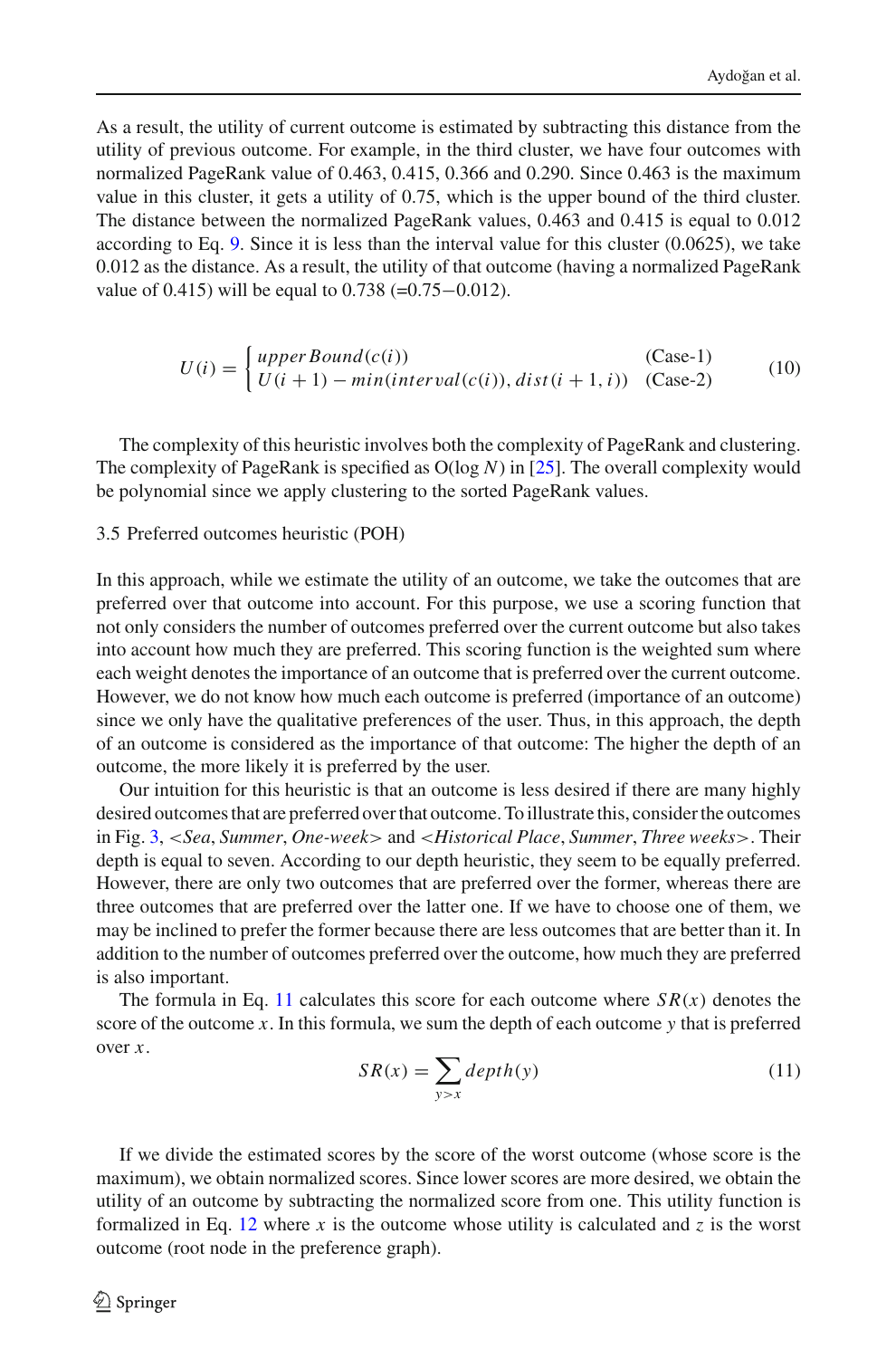$$
U(x) = 1 - \frac{SR(x)}{SR(z)}
$$
\n<sup>(12)</sup>

<span id="page-14-1"></span>To estimate the utility of an outcome at depth of *d*, we need to traverse all outcomes that are preferred over that outcome. That is, we need to search the subtree whose root is that outcome and whose depth is equal to at most  $(Depth(PG) - d)$  where  $Depth(PG)$ denotes the depth of the whole preference graph. For this purpose, Breath First Search [\[35\]](#page-29-12) is applied whose complexity is  $O(b^d)$  where *b* denotes the branching factor and *d* denotes the depth of tree. Thus, the complexity of estimating the utility of an outcome at depth of *d* is *O*(*bDepth*(*PG*)−*<sup>d</sup>* ).

## 3.6 Average all heuristic (AAH)

This heuristic takes an average of the estimated utilities by *Depth Level Heuristic*, *Taxonomic Heuristic*, *PageRank Heuristic* and *Preferred Outcome Heuristic*. It assumes that each heuristic is equally important. Therefore, the final utilities are defined by taking the average of the estimated utilities by these heuristics.

## <span id="page-14-0"></span>**4 Experiments**

To evaluate the proposed heuristics, we extend Genius [\[22,](#page-29-6)[30](#page-29-7)], which is a platform for bilateral negotiation—General Environment for Negotiation with Intelligent multi-purpose Usage Simulation. The aim of the environment is to facilitate the design and the evaluation of negotiation strategies. Genius provides a negotiation simulation environment in which a researcher can setup a single negotiation session or a tournament using various negotiation domains and preference profiles from a repository and choose strategies for the negotiating parties. Furthermore, it allows to create a negotiation domain and preference profiles of the negotiating parties.

Our extension enables an agent to elicit its user's preferences as an acyclic CP-net and to use utilities estimated by a chosen heuristic while negotiating with an opponent agent. In this setting, the platform also requests the user's total ordering of outcomes as a UCP-net and evaluates each negotiation outcome for that agent based on the given UCP-net. The aim of this is to evaluate how well we can negotiate with the estimated total order from a CP-net using heuristics. Ideally, the best we can do is to generate the total order already given by the user through a UCP-net. In this regard, the UCP-net serves as ground truth in our comparisons. After an agent negotiates using its CP-net, we evaluate its performance as if we knew the correct total ordering (UCP-net). Note that the given UCP-net is consistent with the given CP-net since both preferences belong to the same user.

## 4.1 Experimental settings

In order to compare the performance of the heuristics, we investigate three test cases depicted in Fig. [4.](#page-15-0) In each test case, two agents *Agent A* and *Agent B* negotiate with each other. We ensure that *Agent A* negotiates with the same *Agent B* (having the same preference profile and strategy).

In the first case, *Agent A* is a dummy agent that does not know its user's preferences. Thus, it generates estimated utilities purely randomly and negotiates with these estimated utilities. In principle, this corresponds to the Zero Intelligence agent that randomly generates bids as in for example [\[20](#page-29-13)[,24\]](#page-29-14). This agent serves as a baseline for our comparisons.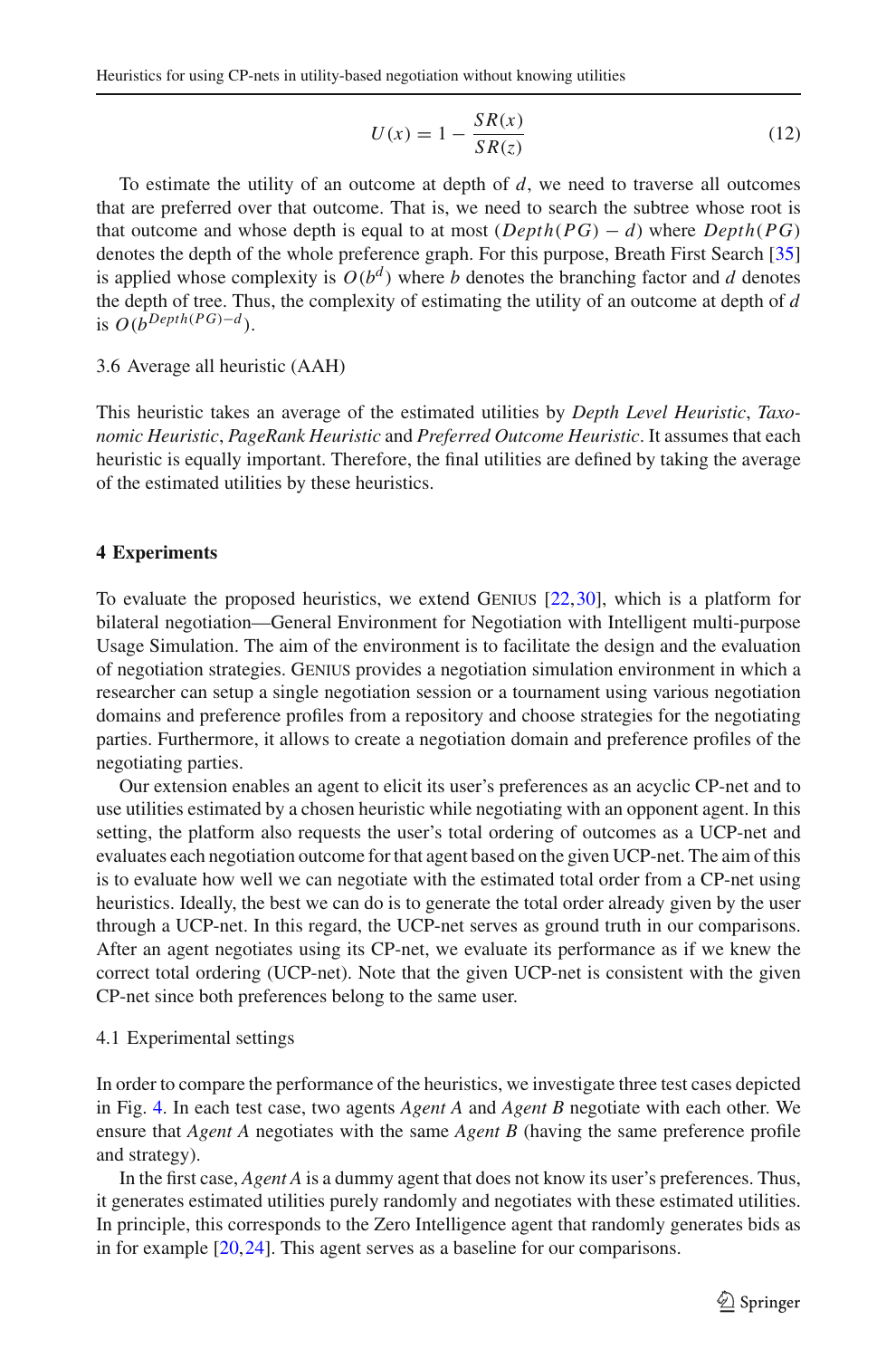

<span id="page-15-0"></span>**Fig. 4** Experiment setup for comparison of heuristics

In the second case, *Agent A* has a CP-net and applies one of the proposed heuristics (DH, DLH, TH, PRH, POH, AAH) to derive the estimated utilities. During the negotiation, the agent will act according to these estimated utilities. In both first and second cases, when the agents complete the negotiation, the negotiation outcome is estimated with respect to the real utilities represented via UCP-net. In the last case, *Agent A* has its user's real total preference orderings as a UCP-net (consistent with the CP-net and able to compare all outcomes). Thus, it uses the real utilities during the negotiation. Consequently, we are able to observe what the agent gets at the end of a negotiation when it applies heuristics on partial preference information (CP-net) versus when it has total preference information (UCP-net). In our experiments, each negotiation session ends in an agreement with respect to bids and all negotiation outcomes are evaluated according to the user's UCP-net since it serves as a ground truth. We use the UCP-net to assign utilities and thus are able to compare performance quantitatively.

#### 4.2 Preference elicitation

Since the structure of the CP-nets (i.e., number of dependencies and hierarchical levels) may affect the performance of the heuristics, we use 10 different CP-nets and also 10 UCPnets consistent with those CP-nets in our experiments. One of the significant factors affecting negotiation is the predictability of the opponent agent's preferences on some particular issues. For example, consider a buyer and a seller negotiating on a particular service. The seller may predict that the buyer prefers lower price over higher price and may act accordingly. We do not use the predictability in this study. Thus, none of the agents predict each other's preferences. We generate 10 different preference profiles for *Agent B*. Each *Agent A* negotiates with these 10 different *Agent B*s individually. Because of the unpredictability of issues, it can be interpreted that we use 10 different domains having the same number of issues in our experiments.

For our experiments, we use our holiday domain explained in Example [1,](#page-3-1) which has 216 possible outcomes. To construct *Agent A*'s preference profiles (both CP-nets and UCP-nets), we elicited preferences of 10 people that are either students or faculty in Bogazici University or Delft University of Technology). We observe that people had difficulty in expressing their preferences as UCP-nets while they were more comfortable giving their preferences as CPnets. That supports the fact that it is more effective and intuitive to use qualitative preference models from the users' point of view.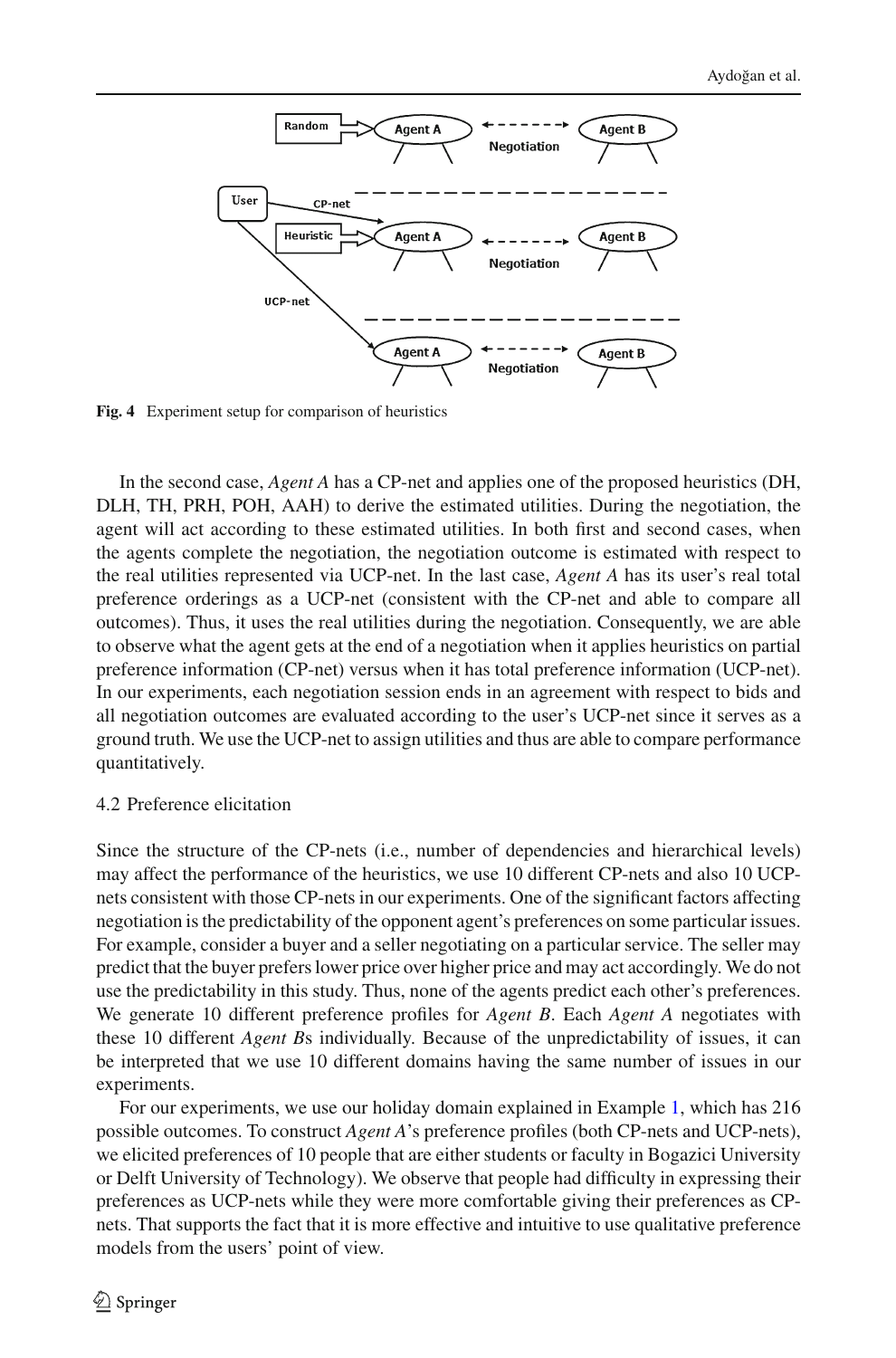These 10 CP-nets are completely different from each other, different CP-net structures and different preference graphs (see Appendix). It is important to use different CP-nets in our experiments for the robustness of the results since the structure of the CP-nets (i.e., number of dependencies and hierarchical levels) may affect the performance of the heuristics.

In order to elicit the user's preferences as an acyclic CP-net, we need to enable the user to specify any preferential dependencies among attributes as well as to rank all possible attribute values with respect to their parents. To do this, we have developed an add-on tool to Genius that first asks the user to select the parents of an attribute from a given list. For instance, a user can express that her preferences on hotel location depends on the season. Here, season is the parent of the hotel location. Next, since we do not allow cyclic CP-nets, our tool checks whether the given dependencies are cyclic or not. If so, it enables the user to revise her choices. Finally, after eliciting acyclic preferential dependencies, the user selects the order of attribute values from a given list. After completing the elicitation of the CP-net, this tool generates a preference graph induced from the given CP-net, which is used by the proposed heuristic in order to generate estimated utilities.

Elicitation of the user's preferences as a UCP-net is performed in a similar way. In addition to specifying preferential dependencies, utility values are assigned to all possible attribute values with respect to their parents. This time, the tool verifies whether the given UCP-net is a valid UCP-net satisfying CP-relationships. To do this, it checks whether the condition for being a valid UCP-net (Sect. [2.2\)](#page-4-1) is satisfied. If so, the elicitation of the user's preferences as a UCP-net is completed successfully. Otherwise, the system enables the user to revise the utility values. Thus, we ensure that all CP-net and UCP-net pairs used in our experiments are consistent.

Since *Agent B*'s preferences also affect the negotiation outcome significantly, we generate 10 different preference profiles (linear additive utility functions) randomly for *Agent B*. As a result, ten different *Agent A*s negotiate with ten different *Agent B*s. Note that each agent only knows its own preferences.

#### <span id="page-16-0"></span>4.3 Negotiation settings

In principle, there are many different application domains and many different strategies for negotiation. Here we have chosen a holiday domain, since what is important is not the domain description itself but accommodating various intricate relations among attributes. Even though we have chosen a single domain, we provided variations on the preference structures by creating 10 different preference profiles that correspond to 10 different CPnets.

We have selected a simple concession-based strategy for proposing bids during a negotiation session because we need to employ a simple strategy whose side effect is minimal on the evaluation results. That is, we need to ensure that the strategy itself does not heavily influence the outcome. In the mean time, the strategy should be sensitive to the order of the outcomes as much as possible so that we can detect how well we estimate the total order from a given partial order. Furthermore, it is also important to employ a negotiation strategy that is independent from the structure of the utility functions for a fair comparison. Thus, in our experiments, *Agent A* uses a simple concession-based strategy in which the agent starts with the outcome having the highest utility and concedes over time (the second highest utility, the third highest utility and so on) up to reaching an consensus. According to this strategy, *Agent A* will accept *Agent B*'s current counter offer if the utility of *Agent B*'s counter offer is higher than or equal to the utility of *Agent A*'s previous offer. Note that *Agent A* also remembers the best counter offer that is made by *Agent B*. While *Agent A* generates its own offer if the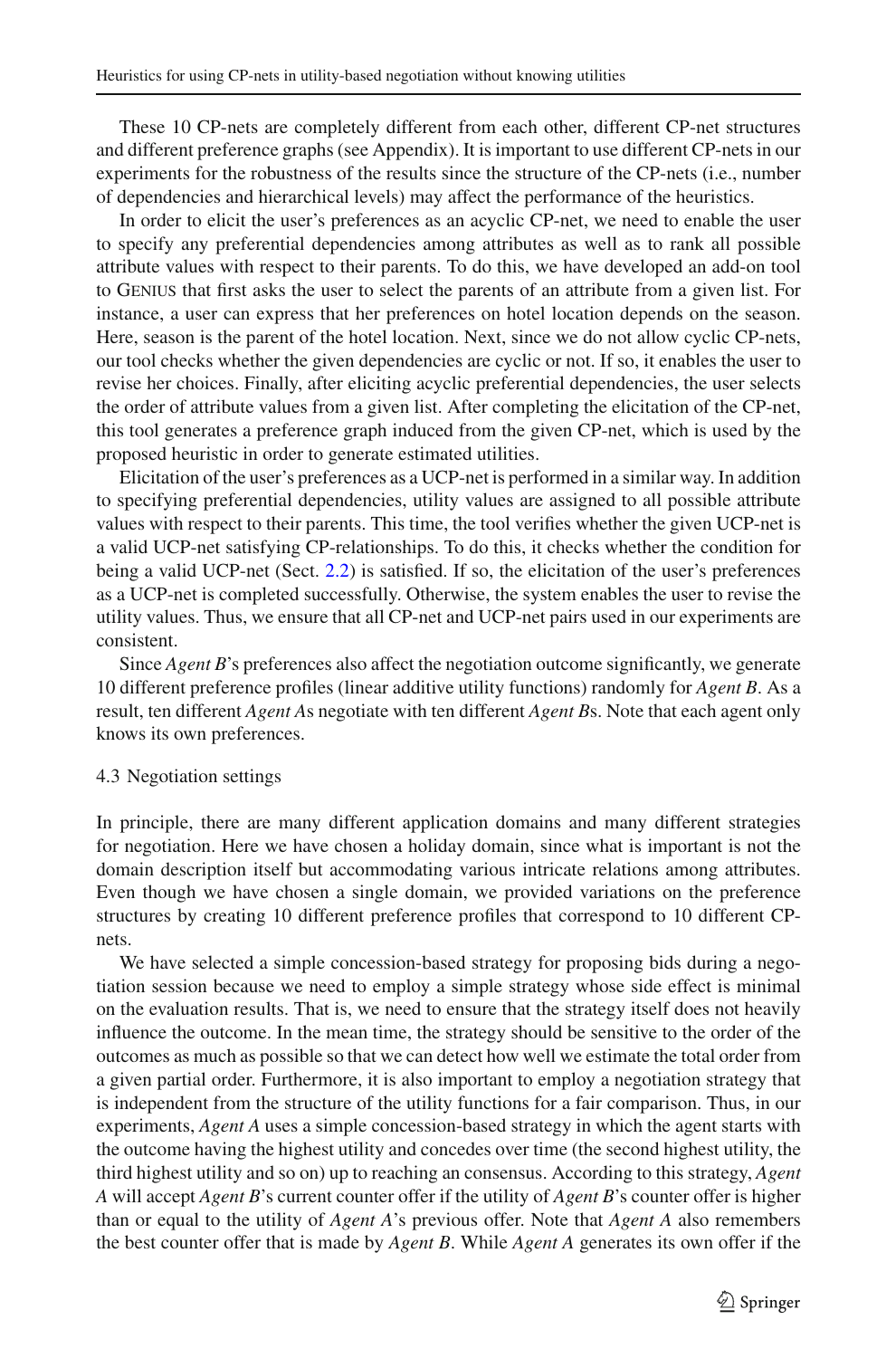utility of the current offer is lower than the utility of the *Agent B*'s best counter offer, *Agent A* requests *Agent B*'s best counter offer.

*Agent B* uses a simple random-based strategy because we can observe a variety of negotiation scenarios caused from the randomness. This is an important reason why we have 10 preference profiles for *Agent B*. By repeating the experiments using different preference profiles, we ensure that we report realistic performance results for *Agent A*. According to this strategy, the agent generates randomly an outcome whose utility is higher than a predefined threshold value. In our experiments, we choose the threshold value as 0.6 as a result of the analysis on *Agent B*'s utility distribution. During the negotiation, the threshold is updated when *Agent A* offers an outcome whose utility is higher than the current threshold. *Agent B* accepts *Agent A*'s counter offer when the utility of the counter offer is higher than or equal to the utility of *Agent B*'s previous offer. Note that this agent may produce the same offer several times because of randomness. This may lead to an increase in the number of rounds to reach a consensus. Thus, we determine a deadline for *Agent B*. If the number of rounds reaches 500, the agent accepts *Agent A*'s counter offer. In our experiments, very few negotiations (exactly 0.36%) end due to this time out.

Furthermore, because of generation of offers randomly, we repeat each negotiation session 10 times and report the averages. It is worth noticing that using a random strategy we do not introduce a bias toward a particular strategy and therefore explore more of the strategy space. In addition, negotiating with the same *Agent B* 10 times gives the effect of negotiating with 10 *Agent Bs* having the same preferences but adapting different negotiation strategies. Consequently, we observe a variety of possible negotiations in our experiments.

### <span id="page-17-0"></span>4.4 Evaluation

We define four evaluation criteria for comparison:

- **Average utility of negotiation outcomes for** *Agent A:* Average utility is by far the most widely used performance measure in negotiation [\[4,](#page-28-7)[10](#page-29-15)[,21\]](#page-29-16). In our experiments, each *Agent A* negotiates with 10 *Agent B*s having different preferences 10 times. As a result, for each *Agent A* there are 100 negotiations with *Agent B*. Note that during our experiments each negotiation session is completed successfully; that is, both agents have a consensus in all negotiations. According to this criterion, we evaluate each negotiation outcome (agreement) with respect to *Agent A*'s current preferences represented as a UCPnet so as to observe the performance of heuristics. Thus, the utility of each negotiation outcome is estimated over 100 negotiations and the average of these utilities is reported. Note that the utility of an outcome is a real value between zero and one.
- **Number of times that** *Agent A* **using a heuristic negotiates at least as well as** *Agent A* **having a UCP-net:** For each CP-net and UCP-net pair, we compare the negotiation outcomes for the agent using a heuristic with that for the agent having a UCP-Net. If the utility of a negotiation outcome for the agent using a heuristic is higher than or equal to the utility of the outcome for the agent having a UCP-Net, that agent receives one point. Since 10 different opponent agents (*Agent B*s) negotiate with the same agent (*Agent A*) 10 times, we count the number of times that *Agent A* using a heuristic is at least as successful as *Agent A* having a UCP-net over 100 negotiations. Recall that we have ten different CP-net and UCP-net pairs for *Agent A* in our experiments. When we consider all negotiations, we have 1,000 negotiations between *Agent A* and *Agent B*.
- **Average number of rounds for reaching a consensus:** The duration of the negotiation has been used as a performance metric in a variety of negotiation studies [\[4](#page-28-7)[,9,](#page-29-17)[28](#page-29-18)]. This metric denotes how fast the agreement is reached. We evaluate each approach with respect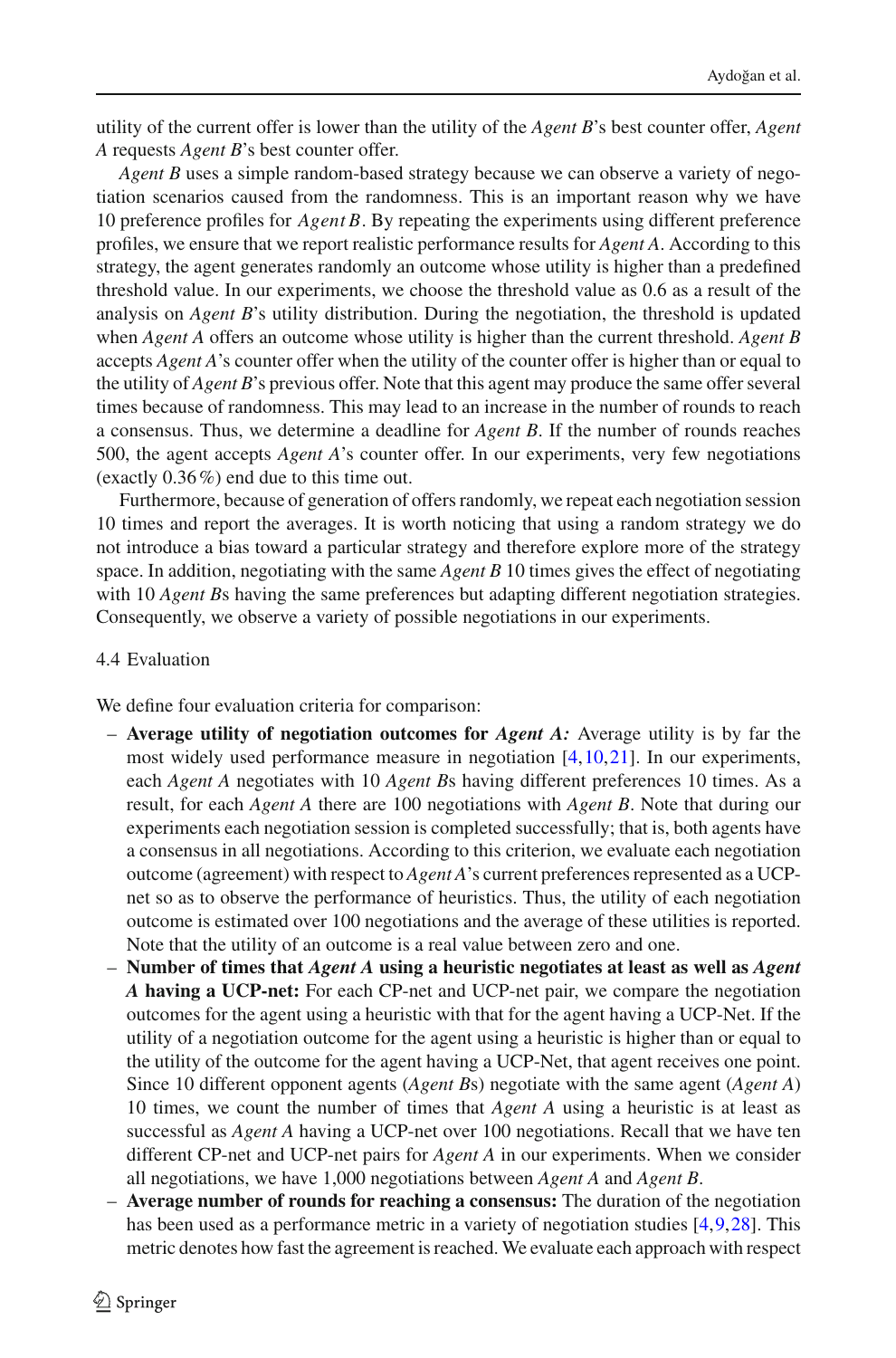to their speed for a successful negotiation. For this purpose, we report the average number of rounds that is needed to reach a consensus over 100 negotiations. Note that a round is the interaction of an agent with another agent by means of sending an offer—the number of offers that are made by agents. Thus, it is desired to negotiate with fewer rounds.

– **Number of times that** *Agent A* **applying a heuristic negotiates at least as fast as** *Agent A* **having a UCP-net:** Finally, we observe the number of times that when *Agent A* applies a particular heuristic and negotiates at least as fast as if it has its user's real total preference ordering as a UCP-net. If the agent applying a particular heuristic negotiates faster or just as fast as a UCP-net, the agent applying that heuristic receives one point. For each CP-net and UCP-net pair, we evaluate 100 negotiations and compare the scores that the heuristics get at the end.

Our first evaluation criterion is the average utility of negotiation outcomes with respect to *Agent A*'s preferences over 100 different negotiations with *Agent B*. Table [2](#page-18-0) shows the average utilities of negotiation outcomes for 10 different *Agent A*s. The first column of the table shows which CP-net is used by *Agent A*, and the remaining five columns indicate the average utility of the negotiation outcomes for *Agent A* over 100 negotiations with *Agent B* while this agent is applying a particular heuristic (DL, DLH, PRH, POH, TH, AAH). The seventh column shows the average utility for the case when *Agent A* uses random utilities, whereas the last column shows it for the case when *Agent A* has its user's real total preference ordering as a UCP-net. Note that the performance of DH and DLH is the same for all negotiations because simple concession-based strategy is sensitive to the ordering of the outcomes rather than their extent. Therefore, while we talk about the performance of DH in the remainder of this section, we mean the performance of both heuristics.

As expected *Agent A* using UCP-net gets the highest score since it negotiates with its user's real preference orderings. Notice that the performance of all the proposed heuristics is better than the random approach. When we investigate the performance of the proposed heuristics elaborately, it can be seen that *Agent A* using DH gets the highest average utility in 7 out of 10 CP-nets, whereas *Agent A* using TH gets the highest average utility in 6 out of 10 CP-nets. Furthermore, *Agent A* using POH gains the highest average utility in 5 out of 10 CP-nets. Thus, these three heuristics seem to be good candidates in case we only have a user's CP-net instead of a UCP-net.

<span id="page-18-0"></span>

| $CP$ -net      | DH-DLH | <b>PRH</b> | <b>POH</b> | <b>TH</b> | AAH  | Random | UCP-net |
|----------------|--------|------------|------------|-----------|------|--------|---------|
| $\mathbf{1}$   | 0.85   | 0.88       | 0.87       | 0.82      | 0.85 | 0.71   | 0.91    |
| 2              | 0.97   | 0.95       | 0.97       | 0.98      | 0.97 | 0.80   | 0.98    |
| 3              | 0.97   | 0.94       | 0.97       | 0.96      | 0.96 | 0.82   | 0.97    |
| $\overline{4}$ | 0.95   | 0.95       | 0.95       | 0.95      | 0.95 | 0.78   | 0.96    |
| 5              | 0.98   | 0.98       | 0.98       | 0.98      | 0.98 | 0.94   | 0.99    |
| 6              | 0.96   | 0.95       | 0.93       | 0.96      | 0.95 | 0.81   | 0.98    |
| 7              | 0.94   | 0.92       | 0.94       | 0.93      | 0.94 | 0.81   | 0.96    |
| 8              | 0.99   | 0.98       | 0.99       | 0.99      | 0.99 | 0.91   | 0.99    |
| 9              | 0.98   | 0.96       | 0.98       | 0.99      | 0.98 | 0.81   | 0.98    |
| 10             | 0.98   | 0.96       | 0.96       | 0.97      | 0.97 | 0.82   | 0.99    |
| Avg            | 0.96   | 0.95       | 0.95       | 0.95      | 0.95 | 0.82   | 0.97    |

**Table 2** Average utility of negotiation outcomes over 100 negotiations for *Agent A*

Bold represents the highest average utility for a given CP-net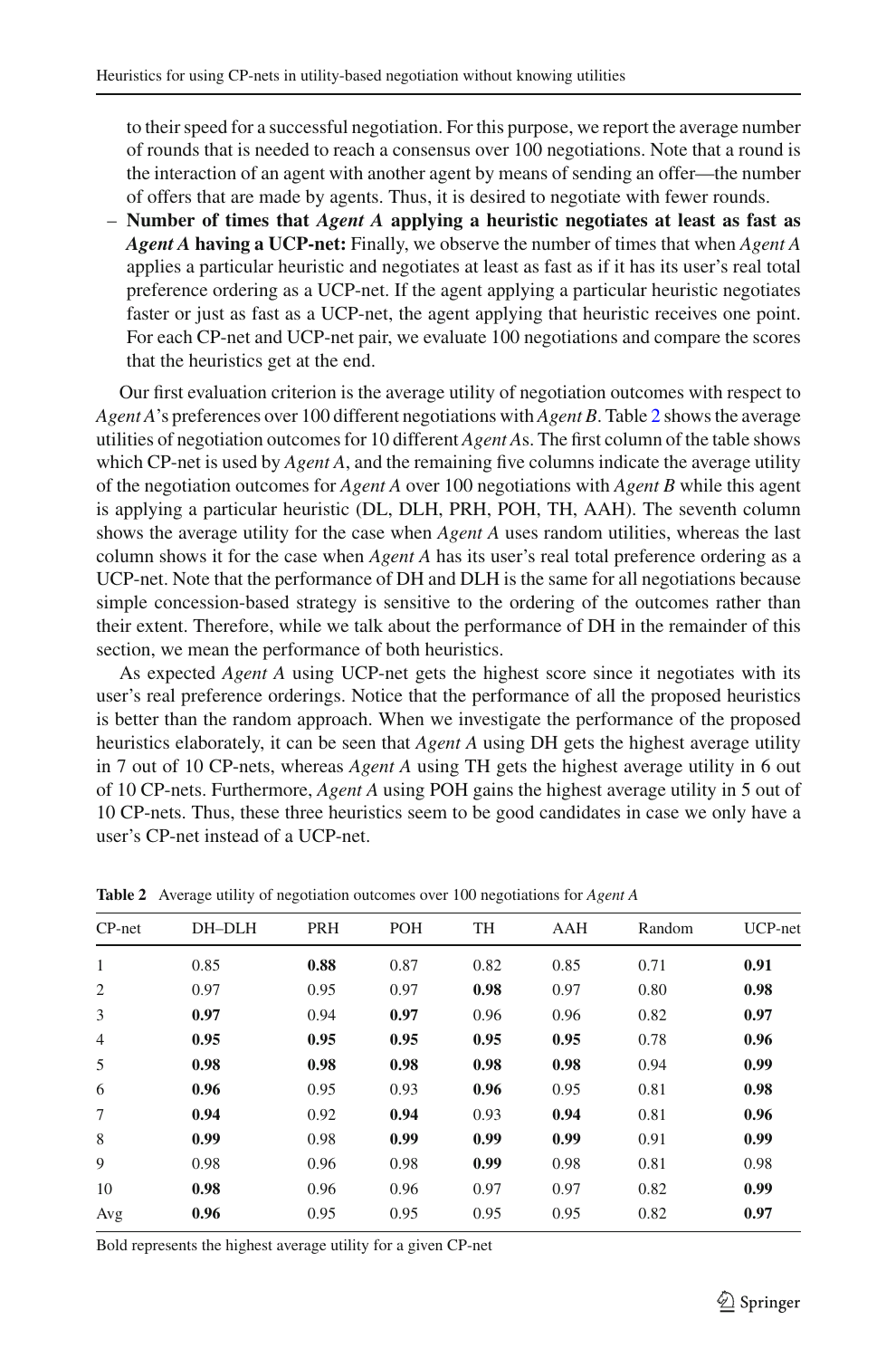Furthermore, the last row of Table [2](#page-18-0) shows the average utility of negotiation outcomes with respect to *Agent A*'s preferences over all negotiations between *Agent A*s and *Agent B*s  $(10 \times 100$  negotiations). Among all heuristics, the performance of DH is slightly higher than the performance of the other heuristics  $(0.96 \ge 0.95)$ . We have analyzed these 1,000 negotiation results using ANOVA (Analysis of Variance). Note that ANOVA provides a statistical approach to test the differences between more than two related sample means (the performance of the heuristics in our experiments) [\[19](#page-29-19)]. Since we have two factors: CP-net and Heuristic, we apply ANOVA two-factor analysis. When we analyze the results for DH with those for POH and TH, we see that the mean of the utilities of negotiation outcomes for *Agent A* using DH is statistically different from the means of the utilities for *Agent A* using POH and TH under 95 percent confidence level where  $F > F_{crit}$  and  $p_{value} < 0.05$  for both factors. That is, it can be said that the average utility of the agent applying DH is higher than that of the agent applying either POH or TH. Notice that the utilities gained with UCP-nets are rather high. From our perspective, the absolute values of utilities are not significant, since our aim is to find heuristics that perform close to UCP-nets' utilities. Hence, our aim is to closely estimate the utilities with respect to UCP-net's utilities.

We also perform the worst-case analysis of the proposed heuristics' performance with respect to *Agent A*'s utility of the negotiation outcomes. To do this, we evaluate the lowest utility that *Agent A* gets over 100 negotiations for each CP-net and UCP-net pair that is shown in Table  $3$ . According to the results in Table  $3$ , it is obvious that the highest utility belongs to *Agent A* negotiating with UCP-nets. The second highest utility belongs to *Agent A* applying DH heuristic in 7 of 10 cases where *Agent A* applying TH gets the second highest utility in 6 of 10 cases. If we consider all of the negotiations (1,000 negotiations), the second highest utility belongs to *Agent A* applying DH. These results also support that the performance of DH is slightly better than other heuristics.

Our second evaluation criterion is the number of times that the agent with a heuristic negotiates at least as well as the agent having a UCP-net. Table [4](#page-20-0) involves the evaluation of this criterion for each CP-net over 100 negotiations. The last row of the table shows the number of times that the agent applying a heuristic on 10 CP-nets and negotiates as well as the agent having total preference ordering over 1,000 negotiations. Although the number of times DH performs as well as UCP-net seems to be the highest for only tenth CP-net, it

<span id="page-19-0"></span>

| $CP$ -net      | DH-DLH | <b>PRH</b> | <b>POH</b> | <b>TH</b> | AAH  | Random | UCP-net |
|----------------|--------|------------|------------|-----------|------|--------|---------|
| $\mathbf{1}$   | 0.74   | 0.73       | 0.73       | 0.68      | 0.68 | 0.62   | 0.84    |
| 2              | 0.92   | 0.85       | 0.86       | 0.92      | 0.88 | 0.77   | 0.95    |
| 3              | 0.94   | 0.84       | 0.94       | 0.94      | 0.91 | 0.77   | 0.94    |
| $\overline{4}$ | 0.90   | 0.86       | 0.88       | 0.84      | 0.86 | 0.65   | 0.90    |
| 5              | 0.94   | 0.82       | 0.94       | 0.96      | 0.96 | 0.73   | 0.96    |
| 6              | 0.84   | 0.84       | 0.84       | 0.89      | 0.84 | 0.79   | 0.93    |
| 7              | 0.86   | 0.78       | 0.86       | 0.86      | 0.86 | 0.71   | 0.89    |
| 8              | 0.95   | 0.90       | 0.96       | 0.95      | 0.96 | 0.72   | 0.98    |
| 9              | 0.92   | 0.85       | 0.92       | 0.92      | 0.87 | 0.69   | 0.92    |
| 10             | 0.87   | 0.83       | 0.86       | 0.85      | 0.87 | 0.74   | 0.97    |
| Min lowest     | 0.74   | 0.73       | 0.73       | 0.68      | 0.68 | 0.62   | 0.84    |

**Table 3** The lowest utility that *Agent A* gets over 100 negotiations

Bold shows the best worst-case performance for the heuristics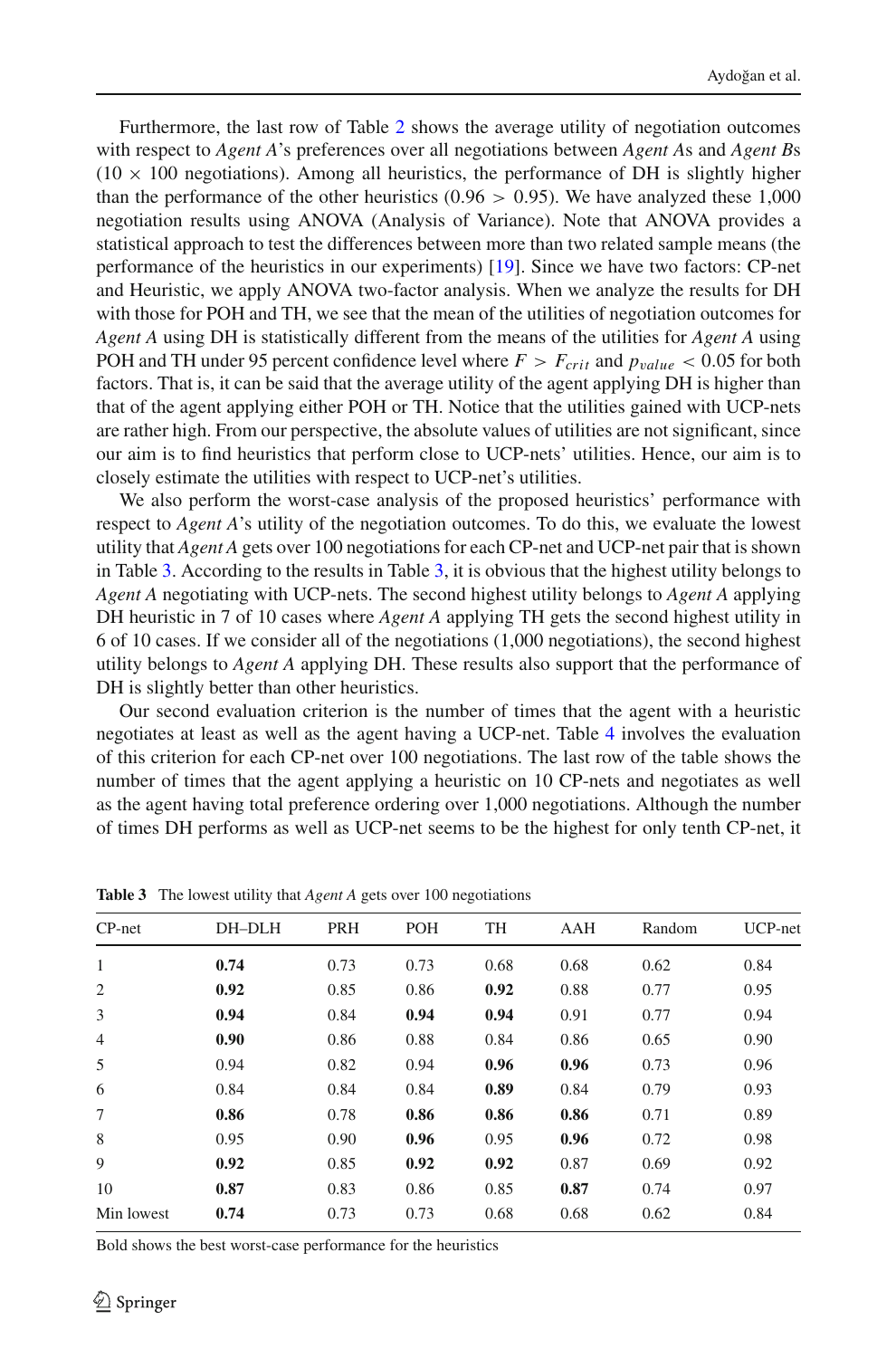<span id="page-20-0"></span>

| $CP$ -net      | DH-DLH | PRH  | POH  | TH   | AAH  | Random         |
|----------------|--------|------|------|------|------|----------------|
| 1              | 34     | 44   | 47   | 25   | 36   | $\Omega$       |
| $\overline{2}$ | 44     | 46   | 50   | 68   | 61   | $\theta$       |
| 3              | 53     | 38   | 59   | 41   | 45   | $\overline{0}$ |
| $\overline{4}$ | 53     | 50   | 44   | 60   | 58   | 1              |
| 5              | 64     | 86   | 67   | 53   | 52   | 22             |
| 6              | 48     | 49   | 32   | 48   | 45   | $\overline{0}$ |
| 7              | 57     | 37   | 59   | 43   | 45   | $\Omega$       |
| 8              | 89     | 78   | 92   | 93   | 89   | 4              |
| 9              | 74     | 63   | 75   | 91   | 85   | $\overline{2}$ |
| 10             | 62     | 48   | 47   | 53   | 49   | $\theta$       |
| Sum            | 578    | 539  | 572  | 575  | 565  | 29             |
| Percentage     | 57.8   | 53.9 | 57.2 | 57.5 | 56.5 | 2.9            |

**Table 4** Number of times heuristics perform as well as UCP-nets over 100 negotiations

Bold shows the highest scores for the heuristics

is seen that DH has the highest score (578) while considering all negotiation results (1,000 negotiations). This stems from the fact that the variance of DH is less than the other heuristics. In this respect, we can identify DH as the best reliable heuristic.

When *Agent A* uses its user's CP-net and applies DH, it negotiates at least as well as the agent having total preference ordering (UCP-Net) in 57.8 percent of negotiations and *Taxonomic Heuristic* (TH) is successful at least as UCP-Net in 57.5 percent of negotiations. Also, the performance of *Preferred Outcomes Heuristic* (POH) is almost near to DH and TH (57.2). As far as the performance of the heuristics with respect to the first two evaluation criteria is concerned, DH, TH and POH might be considered as alternative heuristics that the user may use in negotiation when it has a CP-net. The performance of DH is slightly better than others so it may be preferred over TH and POH.

Next, we investigate how fast *Agent A* negotiates. Table [5](#page-21-0) shows the average number of rounds to reach a consensus over 100 negotiations. Note that we do not investigate the average number of rounds for Random since its performance for our first two criteria is quite insufficient. On average the agent using DH negotiates at 24 rounds while the agent using POH negotiates at 33 rounds. When we apply ANOVA two-factor analysis, it can be said that the mean of DH is statistically different from the mean of POH under 95 percent confidence level where  $F > F_{crit}$  and  $p_{value} < 0.05$  for both factors. Under the same confidence level, the mean of DH is also statistically different from the mean of UCP-net. As a result, it can be said that the agent having a CP-net and applying DH negotiates faster than the agent having a UCP-net and negotiating with the user's real total preference ordering. Further, observe that the agent that uses DH heuristic reaches agreements faster than any other approach. In this respect, DH has a clear advantage compared to all other approaches, and thus it can be concluded that it is best to use a UCP-net but when this is not available, a CP-net with DH heuristic is the best trade-off which negotiates faster.

We also investigate the worst-case analysis of *Agent A*'s performance with respect to the number of rounds that are required to complete a negotiation session successfully. Table [6](#page-21-1) shows the highest number of rounds to reach a consensus over 100 negotiations for each CP-net and UCP-net pair. According to the results, *Agent A* applying DH negotiates faster than others in 7 out of 10 cases where others negotiate faster individually in only 1 out of 10 cases. At overall, it can be said that DH's worst-case performance is better than others.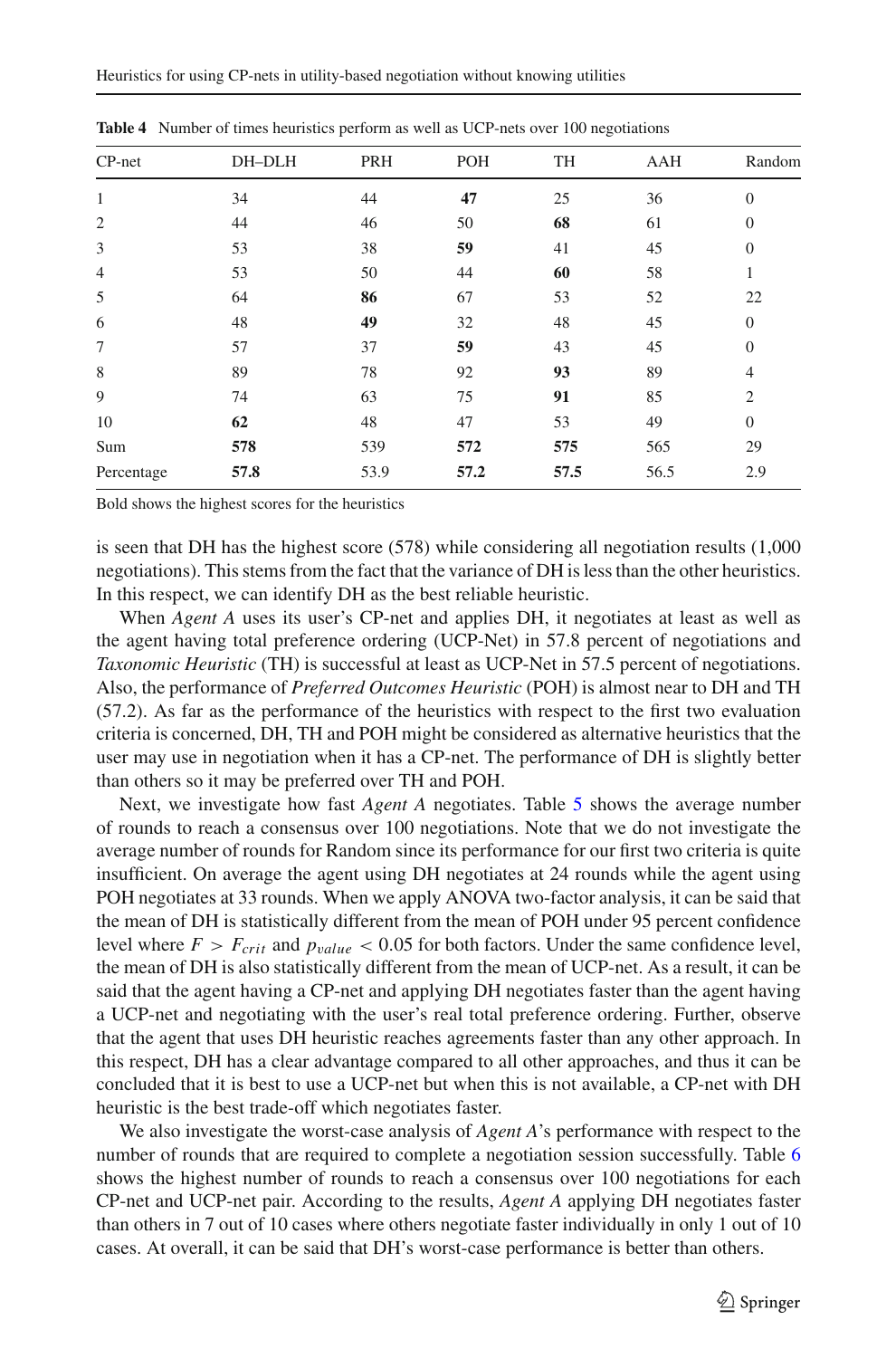<span id="page-21-0"></span>

| $CP$ -net      | DH-DLH | PRH   | <b>POH</b> | TH    | AAH   | UCP-net |
|----------------|--------|-------|------------|-------|-------|---------|
| 1              | 30.07  | 65.02 | 39.78      | 55.62 | 49.99 | 68.96   |
| 2              | 33.23  | 65.75 | 44.43      | 78.68 | 73.91 | 56.63   |
| 3              | 24.18  | 38.90 | 37.28      | 39.81 | 50.06 | 52.06   |
| $\overline{4}$ | 27.97  | 32.12 | 29.87      | 37.99 | 27.27 | 68.36   |
| 5              | 8.48   | 21.97 | 10.10      | 17.25 | 20.13 | 21.30   |
| 6              | 22.43  | 24.82 | 27.28      | 25.63 | 21.13 | 35.59   |
| 7              | 22.82  | 31.28 | 31.58      | 36.34 | 37.79 | 29.33   |
| 8              | 11.4   | 14.94 | 14.77      | 16.47 | 15.66 | 14.47   |
| 9              | 39.88  | 43.96 | 43.74      | 48.14 | 37.31 | 47.21   |
| 10             | 21.88  | 53.68 | 49.29      | 45.25 | 44.22 | 38.09   |
| <b>AVG</b>     | 24.23  | 39.24 | 32.81      | 40.12 | 37.75 | 43.20   |

**Table 5** Average number of rounds to reach a consensus

Bold shows the lowest average number of rounds for a given CP-net

<span id="page-21-1"></span>

| $CP$ -net      | DH-DLH | <b>PRH</b> | <b>POH</b> | TH  | AAH | UCP-net |
|----------------|--------|------------|------------|-----|-----|---------|
| 1              | 131    | 500        | 215        | 500 | 500 | 500     |
| $\overline{c}$ | 141    | 500        | 500        | 500 | 500 | 419     |
| 3              | 255    | 431        | 363        | 500 | 485 | 500     |
| $\overline{4}$ | 235    | 202        | 373        | 500 | 285 | 500     |
| 5              | 129    | 277        | 129        | 277 | 339 | 339     |
| 6              | 419    | 197        | 419        | 225 | 195 | 500     |
| 7              | 253    | 387        | 387        | 413 | 465 | 253     |
| 8              | 37     | 113        | 139        | 87  | 81  | 97      |
| 9              | 493    | 313        | 493        | 500 | 236 | 485     |
| 10             | 107    | 500        | 487        | 500 | 500 | 500     |

**Table 6** The highest number of rounds to reach a consensus over 100 negotiations

Bold shows the best worst-case performance for a given CP-net

We also evaluate the number of times that the agent having a CP-net and applying a particular heuristic negotiates at least as fast as the agent having a total ordering of outcomes as a UCP-net. Table [7](#page-22-1) shows the results for this criterion. According to this result, it is seen that DH and POH outperforms other heuristics in terms of this criterion. In 68.1 percent of negotiations, the agents applying DH negotiates at least as fast as the agents using UCP-nets while the agents applying POH negotiates at least as fast as the agents using UCP-nets in 67.5 percent of negotiations. On the other hand, agents using other heuristics negotiates at least as fast as the agent using UCP-nets in about 63 percent of negotiations. This result is a confirmation of our previous result shown in Tables [5](#page-21-0) and [6.](#page-21-1)

As a result, the agent may prefer to apply *Depth Heuristic* or *Preferred Outcome Heuristic* in terms of "success" and "duration" when it has a CP-net. Since the performance of DH is slightly better than POH, DH may be preferred over POH. Moreover, when we consider the implementation details and computational complexity of the proposed heuristics, DH can be identified as the leading heuristic. In *Depth Heuristic*, we consider only the depth of an outcome and the depth of preference graph while in *Preferred Outcome Heuristic* we take all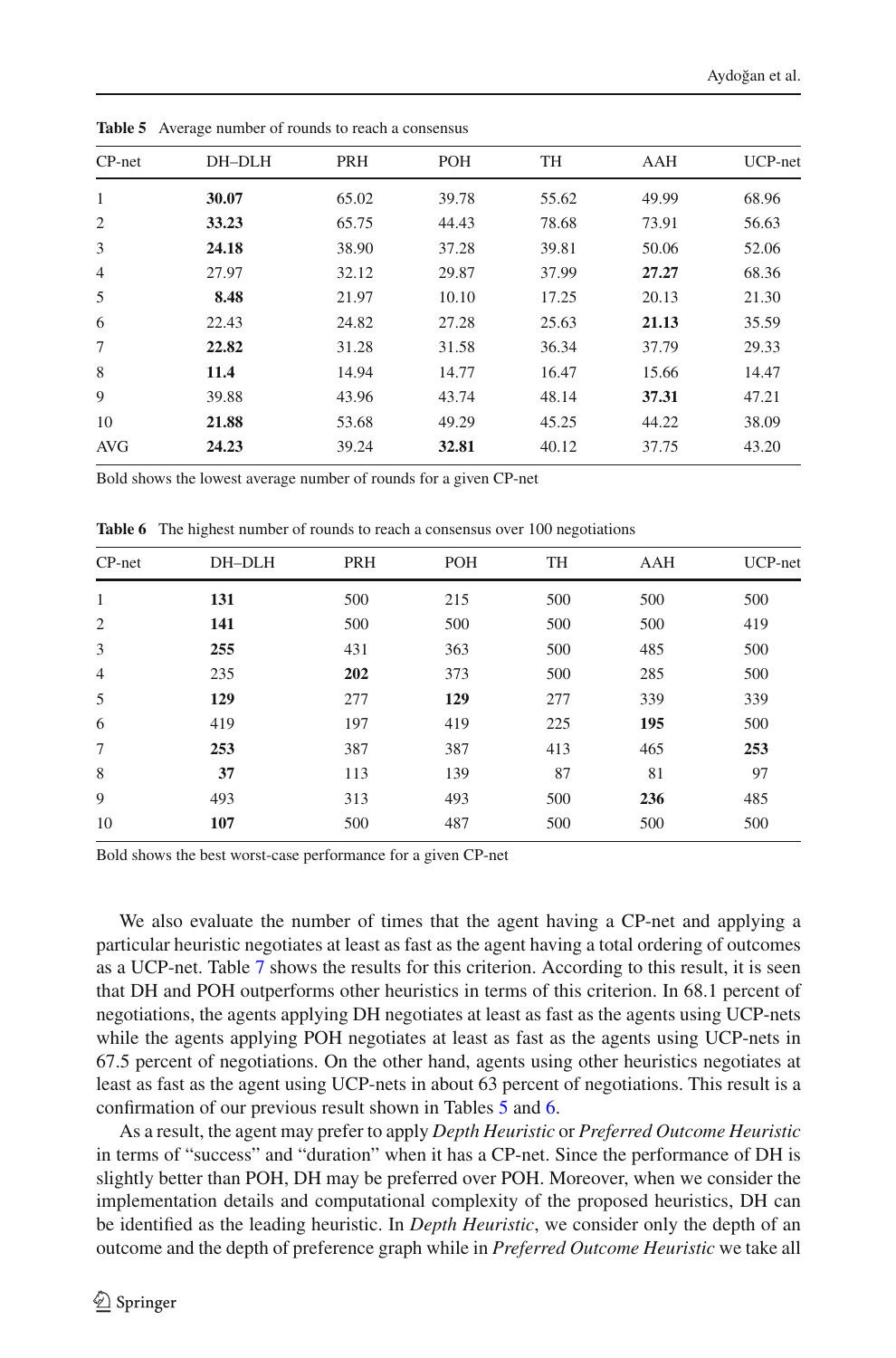| Heuristics for using CP-nets in utility-based negotiation without knowing utilities |  |
|-------------------------------------------------------------------------------------|--|
|-------------------------------------------------------------------------------------|--|

<span id="page-22-1"></span>

| C <sub>p-net</sub> | DH-DLH | PRH  | POH  | TH   | AAH  |
|--------------------|--------|------|------|------|------|
| 1                  | 67     | 57   | 61   | 66   | 60   |
| 2                  | 48     | 44   | 51   | 40   | 45   |
| $\mathfrak{Z}$     | 64     | 64   | 62   | 70   | 63   |
| $\overline{4}$     | 72     | 73   | 78   | 76   | 75   |
| 5                  | 89     | 51   | 88   | 79   | 82   |
| 6                  | 69     | 80   | 76   | 76   | 77   |
| $\overline{7}$     | 59     | 69   | 55   | 59   | 55   |
| 8                  | 70     | 74   | 71   | 45   | 52   |
| 9                  | 70     | 47   | 68   | 57   | 60   |
| 10                 | 73     | 68   | 65   | 61   | 57   |
| Sum                | 681    | 627  | 675  | 629  | 626  |
| Percentage         | 68.1   | 62.7 | 67.5 | 62.9 | 62.6 |



<span id="page-22-2"></span>

|  | Fig. 5 The CP-net for <i>Agent A</i> in our party domain |  |  |  |  |
|--|----------------------------------------------------------|--|--|--|--|
|--|----------------------------------------------------------|--|--|--|--|

**Finger Food** 

of the outcomes which is preferred over the current outcome (requiring search through the graph) and depth of those outcomes into consideration. The former heuristic seems to be more simple. Concluding we recommend to apply DH when an agent has its user's preferences as a CP-net for the strategy considered here.

Beer Only > Non-Alcoholic > Handmade Cocktails > Catering

## <span id="page-22-0"></span>4.5 Additional experiments

Apart from the user experiments, we have run additional experiments in another domain to validate the results. In this setup, we have chosen a party domain including five issues: *Location*, *Food*, *Drink*, *Music*, and *Invitation*. This domain has 768 alternative outcomes where the holiday domain has 216 outcomes. For *Agent A*, we have created the CP-net preference profile shown in Fig. [5.](#page-22-2) To simulate three different participants for *Agent A* having the same partial ordering (CP-net) but different total orderings (UCP-nets), we have constructed three con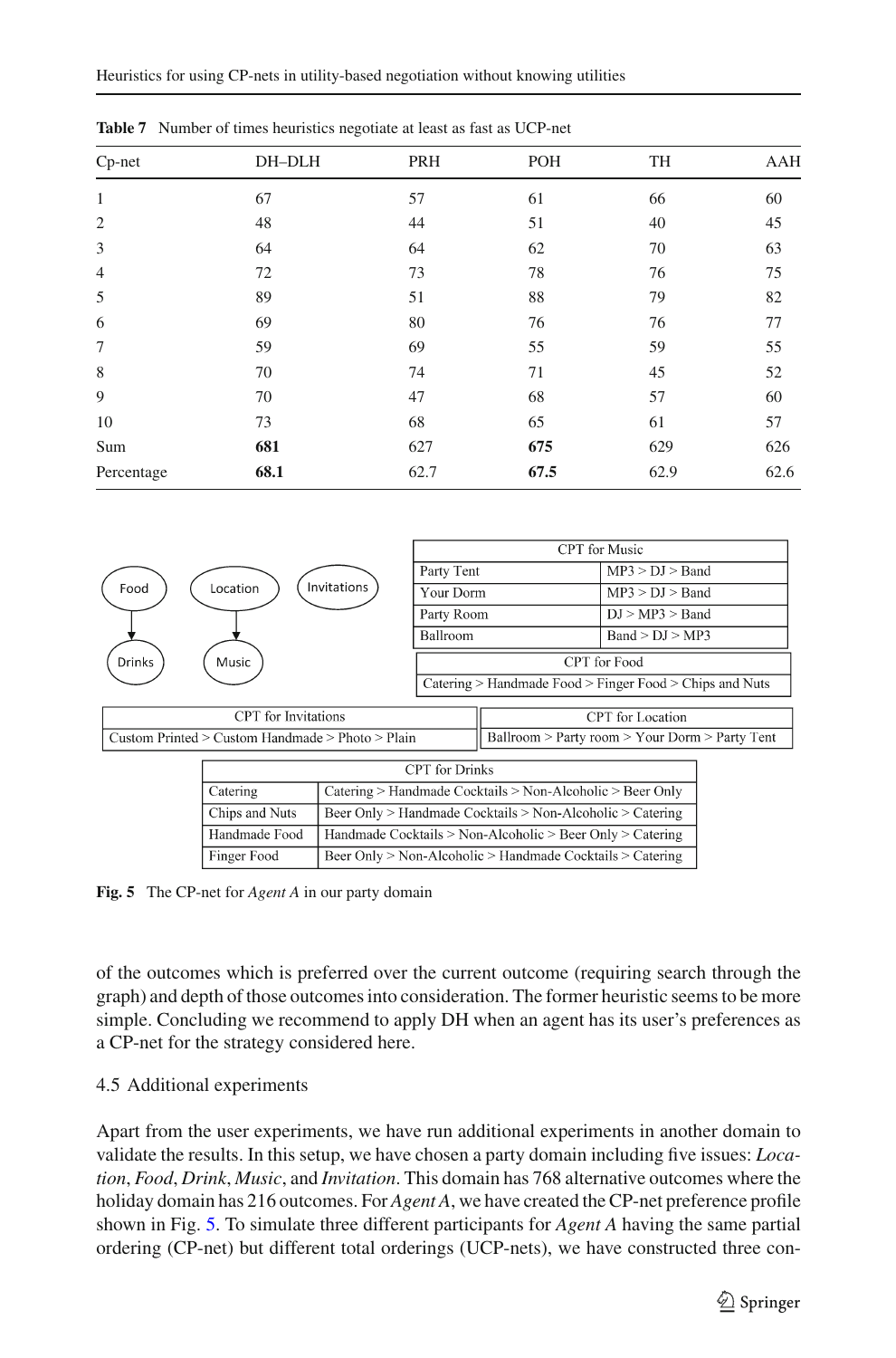sistent UCP-net profiles with the given CP-net. For *Agent B*, we have generated five different preference profiles. In our experiments, each *Agent A* negotiates with each *Agent B* 20 times.

In this experiment setup, we take into account the tradeoff between the computational cost of the heuristics and their performance in negotiation. In the user experiments, we have observed that the computational cost of POH and AAH is significantly higher than others; however, their overall performance is not much better than others. Therefore, we do not use those heuristics in this experiment. First of all, we investigate how well *Agent A* negotiates with its opponents. Table [8](#page-23-0) shows the average utility of negotiation outcomes for *Agent A* over 100 negotiations. Recall that the utility of the negotiation outcomes is estimated according to the true total ordering represented by means of UCP-nets. As expected, *Agent A* using UCP-net gains higher utility on average since it has the agent's real total ordering. For the first case where *Agent A*'s true preferences are represented by the first UCP-net, TH performs slightly better than DH while DH performs slightly better than TH for the third case. On average, their performance is better than PRH.

Table [9](#page-23-1) shows how many times the given heuristic performs at least as well as UCP-net. In 56 and 57% of negotiations, DH and TH perform at least as well as UCP-net, respectively, while PRH performs at least as well as UCP-net in only 39% of negotiations. Those results also support that the performance of DH and TH is almost the same and better than PRH.

Finally, we study how fast the agents reach an agreement. Table [10](#page-24-1) shows how many times an agent with a given heuristic negotiates at least as fast as an agent with a UCP-net. According to those results, DH outperforms other heuristics. If we consider both how well the agent with the given heuristic negotiates and how fast that the agreement is reached, DH heuristic is to be the best trade-off. As a result, those results support the results of the user experiments.

Without doubt, we cannot guarantee that DH heuristic will always outperform the others. The negotiation outcome depends on a variety of factors such as domain size, the number and complexity of the dependencies in the given CP-net, the complexity of the preference graph induced from the CP-net and the degree of the conflict between agents. Therefore, the given results only reflects an approximation of the relative performance of the heuristics in negotiation.

<span id="page-23-0"></span>

| Case           | DН    | <b>PRH</b> | TH    | Random | UCP-net |
|----------------|-------|------------|-------|--------|---------|
| UCP-net 1      | 0.864 | 0.855      | 0.876 | 0.504  | 0.877   |
| $UCP$ -net $2$ | 0.881 | 0.852      | 0.885 | 0.585  | 0.902   |
| UCP-net 3      | 0.942 | 0.931      | 0.939 | 0.756  | 0.940   |

**Table 8** Average utility of negotiation outcomes over 100 negotiations for *Agent A* in party domain

Bold represents the highest average utility for a given CP-net

**Table 9** Number of times heuristics perform as well as UCP-nets over 100 negotiations in party domain

<span id="page-23-1"></span>

| Case       | DH    | <b>PRH</b> | <b>TH</b> | Random   |
|------------|-------|------------|-----------|----------|
| UCP-net 1  | 56    | 40         | 66        | $\theta$ |
| UCP-net 2  | 45    | 26         | 46        | $\Omega$ |
| UCP-net 3  | 66    | 52         | 59        | $\Omega$ |
| Sum        | 167   | 118        | 171       | $\Omega$ |
| Percentage | 55.67 | 39.33      | 57.00     | 0.00     |

Bold shows the highest scores for the heuristics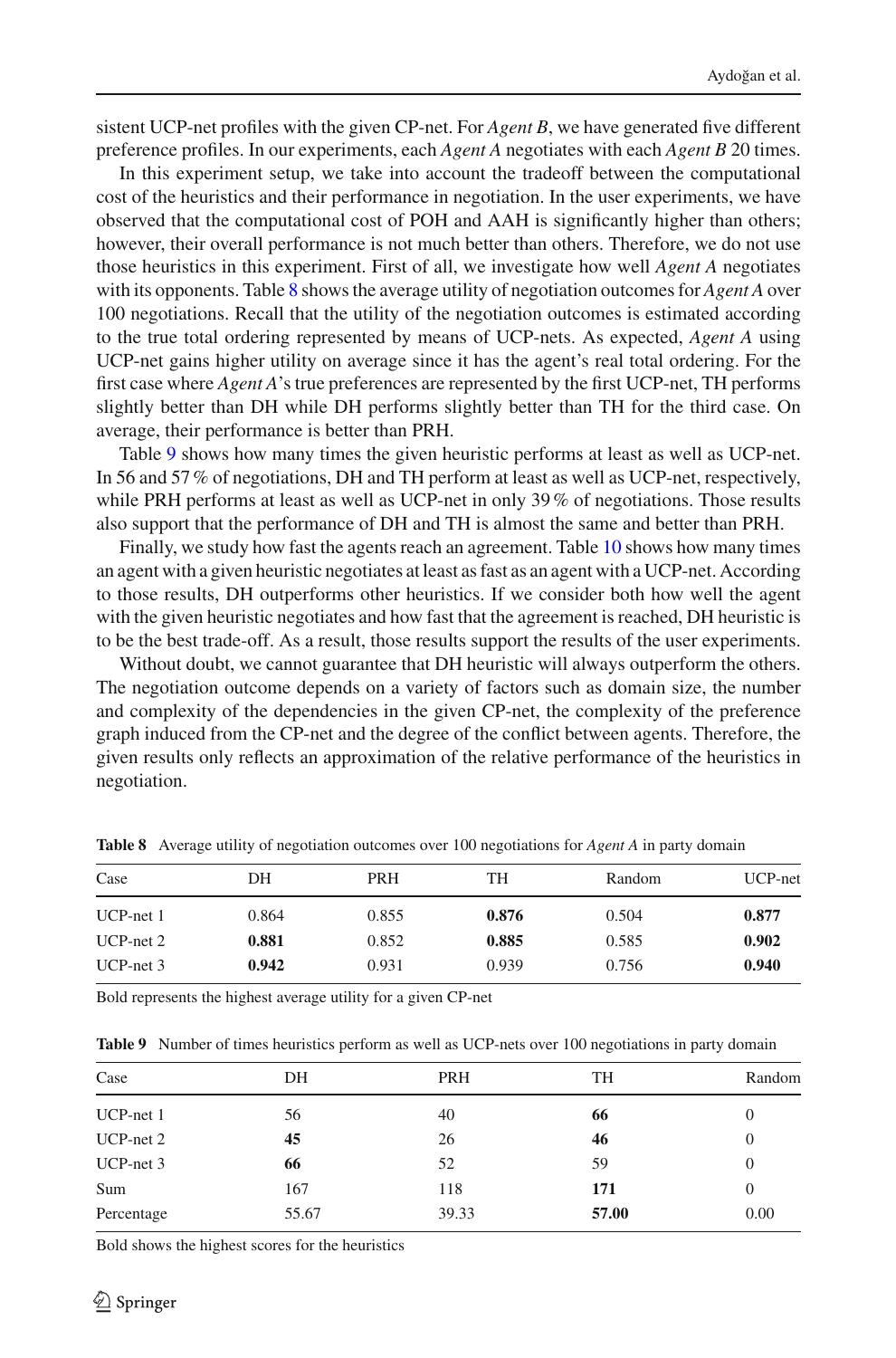<span id="page-24-1"></span>

| CASE       | DH    | PRH   | TH    |
|------------|-------|-------|-------|
|            |       |       |       |
| UCP-net 1  | 72    | 59    | 69    |
| UCP-net 2  | 56    | 43    | 49    |
| UCP-net 3  | 66    | 45    | 51    |
| Sum        | 194   | 147   | 169   |
| Percentage | 64.67 | 49.00 | 56.33 |

**Table 10** Number of times heuristics negotiate at least as fast as UCP-net in party domain

# <span id="page-24-0"></span>**5 Related work and discussion**

In this section, we review related work from the literature. We first overview a variety of negotiation approaches in computer science and then review a variety of ranking approaches for alternatives when we have partial preference ordering of alternatives as CP-nets or CPnet-like models.

## 5.1 Some negotiation approaches

Luo et al. [\[31](#page-29-20)] propose a prioritized fuzzy constraint-based negotiation model in which the buyer agent specifies its offers using constraints. According to the proposed model, the agent reveals its partial preference information (some parts of its constraints) in a minimal fashion. That is, the buyer agent sends its constraints to the seller. The seller agent checks the constraints and if it cannot satisfy these constraints, it requests the buyer to relax them. In our case, instead of revealing the agent's partial preferences to the opponent, the agent tries to negotiate on its user's behalf while it has only its user's partial preference information represented as a CP-net.

Aydoğan and Yolum also use the constraints to model the users' preferences in an automated negotiation setting [\[4](#page-28-7)]. In their setting, the producer agent tries to understand and predict the consumer agent's preferences represented as conjunctive and disjunctive constraints, and accordingly generate well-targeted offers. Similarly, Jonker, Robu and Treur propose a guessing heuristic for bilateral multi-issue negotiation in which the negotiating agent has a partial knowledge about its opponent preferences represented as linear additive utility functions [\[27](#page-29-5)]. Thus, the agent tries to predict the unknown weights using the history of its opponent's bids. The guessing heuristic is based on attribute value distance between the opponent's bids. Furthermore, Coehoorn and Jennings extend Faratin's trade-off strategy [\[15\]](#page-29-21) by incorporating the prediction of the opponent's weights [\[11\]](#page-29-22). To predict the opponent's weights, they apply a nonparametric statistical method, namely kernel density estimation. Their intuition is that the difference between the opponent's last offers may have a relation with the opponent's weights. Instead of focusing on computer agents' belief about others in negotiation, Ficici and Pfeffer analyze the human-subject's behavior in a negotiation game and present a model of human reasoner's belief about others [\[17](#page-29-23)]. Contrary to these studies, in our case, the agent has partial preference information about its own users. Instead of predicting opponent's unknown preference parameters, we focus on developing heuristics to estimate a total ordering of outcomes from a partial ordering represented via a CP-net to negotiate effectively.

Chalamish and Kraus present an automated mediator for bilateral negotiations in which agents share their qualitative preferences only with the mediator [\[9](#page-29-17)]. The aim of the mediator is to suggest acceptable agreements for both participants when it is necessary to speed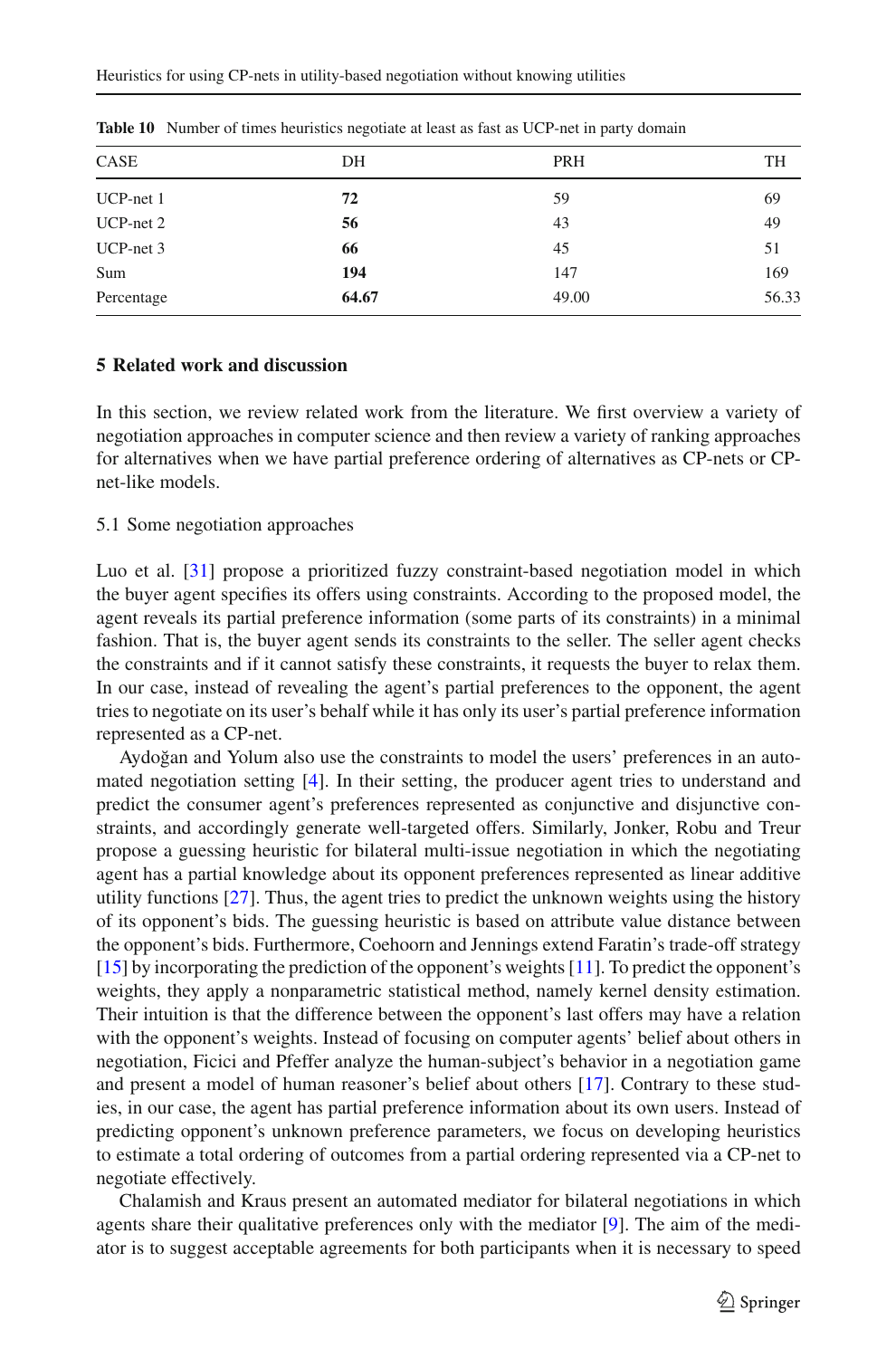up negotiations. In the proposed system, each agent represents its user's preferences as a weighted CP-net, an extension of a CP-net with weighted importance table indicating the relative importance of attributes. After both agents send their WCP-nets to the mediator, the mediator sorts all possible outcomes with respect to agents' preferences separately—resulting in two sorted list of outcomes. While sorting outcomes, the mediator uses an enhanced version of majority lexicographical (ML) ordering [\[33](#page-29-24)] with weights. The weighted version of ML presented by Chalamish and Kraus is based on the comparison of weighted sum that the outcome gets for its assignment of each attribute. For instance, assume that for *X* attribute it is specified that  $x_1 > x_0$ , which means  $x_1$  is preferred over  $x_0$  and the relative importance of *X* is expressed with  $riw(X)$ . If the outcome involves  $x_1$ , it gets  $riw(X)$  while it gets zero if it includes  $x_0$ . When we compare two outcomes,  $\alpha$  and  $\beta$ , if the summation for  $\alpha$  is higher than that for  $\beta$ , it is said that  $\alpha$  is preferred over  $\beta$ . To sum up, the mediator sorts outcomes with respect to this metric and recommends Pareto-optimal outcomes.

While the mediator uses other agents' WCP-Nets to suggest Pareto-optimal outcomes to the negotiating agents, in our study the agent tries to derive estimated utility values from its own CP-net by applying one of the proposed heuristics. These estimated utility values will be employed by the agent's negotiation strategy while negotiating with the opponent agent. Since we do not have relative importance weights, it is hard to compare our approaches with theirs directly. However, it can be said that it is straightforward to apply their approach in binary WCP-nets but it is not clear how the rank of each outcome will be estimated when the attributes have more than two values.

#### 5.2 Some ranking approaches

Rossi et al. [\[34](#page-29-25)] extend CP-nets to capture multiple agents' qualitative preferences and present *m*CP-nets. In *m*CP-nets, there exists a partial CP-net for each individual agent. In contrast to CP-nets, partial CP-nets allow users not to specify the ordering of the values of some particular attributes. This is necessary to be able to represent preferences in *m*CP-nets such as "My preference on *x* depends on other agent's preference on *x*". Thus, we have additional flips such as indifferent and incomparable flips in addition to improving/worsening flips. When there is a chain of worsening and indifferent flips and at least one worsening flip from α and  $β$ , it is said that  $α$  is preferred over  $β$ . Unlike CP-nets, there may be more than one optimal outcome in an acyclic partial CP-net because of the unranked attributes.

In that study, several voting methods such as Pareto, Majority, Max, Lex and Rank [\[34\]](#page-29-25) are proposed to aggregate a group of agents' preferences and to determine whether an outcome is preferred over another for that group of agents. Among these semantics, only *Rank* removes incomparability. There may be some incomparable outcomes with respect to other semantics except *Rank*. According to *Rank* method, each agent ranks each outcome by estimating the length of the shortest sequence of worsening flips between that outcome and one of the optimal outcomes. While comparing two outcomes, each agent's rank is summed up for these outcomes. To be able to say that an outcome  $\alpha$  is preferred over  $\beta$ , the sum of ranks assigned to  $\alpha$  should be smaller than the sum of ranks for  $\beta$ .

Unlike that study, we do not address the problem of capturing and handling the qualitative preferences of a group of agents. Instead, we focus on how one agent reasons on its user's qualitative preferences represented as an acyclic CP-net and negotiates accordingly with an opponent agent. In our depth-based heuristic, we rank an outcome by taking into account the longest sequence of improving flips between the worst outcome and that outcome. Rossi et al. on the other hand, consider the shortest sequence of worsening flips to find the optimal outcome.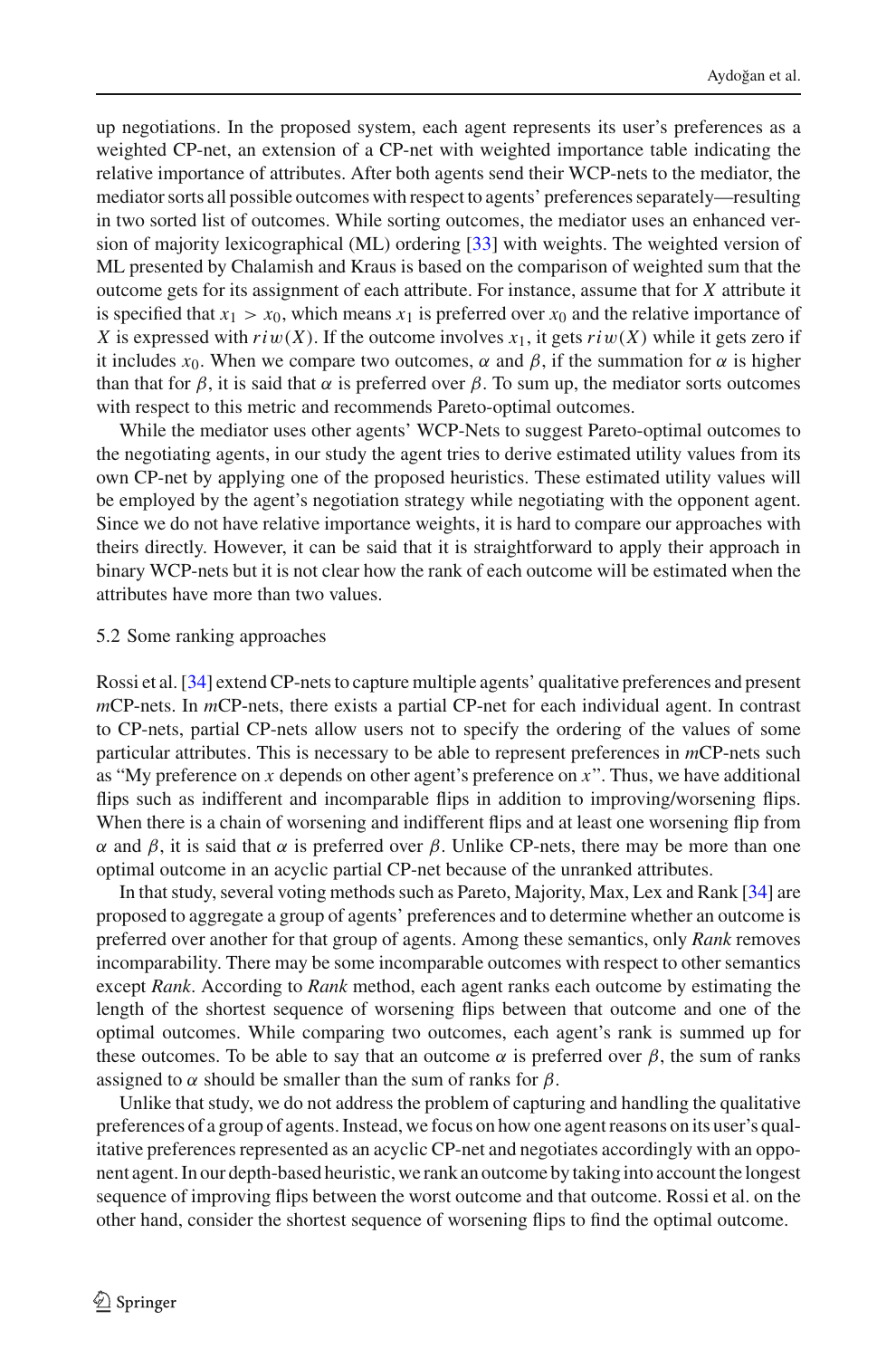We briefly examine the differences in our and their rankings by considering the CPnet explained in Example [2](#page-6-1) and the preference graph induced from this CP-net depicted in Fig. [3.](#page-7-0) According to their *Rank* method, <Sea, Winter, Two weeks> is preferred over <Historical Places, Winter, One week> since the length of the shortest sequence of worsening flips between the optimal outcome, <Sea, Summer, Two weeks>, and <Sea, Winter, Two weeks> is equal to one while that between the optimal outcome and <Historical Places, Winter, One week> is equal to three. Recall that the smaller rank is accepted as more preferable with respect to *Rank* method. However, the length of the longest sequence of improving flips from the worst outcome to the current outcome is the same for both outcomes. In other words, they are at the same depth (five). Therefore, these two outcomes are equally preferred with respect to our depth heuristic.

Li et al. [\[29](#page-29-26)] also study the problem of collective decision making with CP-nets. The aim of that study is to find a Pareto-optimal outcome when agents' preferences represented by CP-nets. They firstly generate candidate outcomes to increase the computational efficiency instead of using the entire outcome space. Then, each agent in the system ranks these candidate outcomes according to their own CP-nets. For ranking an outcome, they use the longest path between the optimal outcome and that outcome in the induced preference graph. Thus, the minimum rank is desired for the agents. They choose the final outcome for the agents by minimizing the maximum rank of the agents.

While they propose a procedure for collective decision making with the aim of choosing one outcome for multiple agents, we focus on estimating utility values of each outcome that will be used during the negotiation for an individual agent. For this purpose, we use the longest path between the worst outcome and that outcome, which corresponds to the depth of an outcome in the preference graph, to estimate the utilities with our depth heuristic.

Rossi and Venable propose two new ways of reasoning with CP-nets: applying new semantics for CP-nets and approximating CP-nets with soft constraint satisfaction problem [\[33\]](#page-29-24). Similar to our approach, the new semantics provide a total order while the original CP-net semantics provides a partial one. The proposed approaches in their study takes the hierarchy level of each attribute in CP-nets into account while comparing outcomes. The attributes are ordered with respect to their dependencies where the independent attributes take the first places. According to the first semantics,  $\alpha$  is preferred over  $\beta$  if  $\alpha$  dominates  $\beta$  first lexicographically. To illustrate this, consider we have two attributes *R* and *S* and our CP-net says  $r_1 \succ r_0$ ,  $r_1 : s_1 \succ s_0$  and  $r_0 : s_0 \succ s_1$ . Note that *R* is in the first level where *S* is the second level. When we compare two outcomes:  $\langle r_1, s_0 \rangle$  and  $\langle r_0, s_0 \rangle$ , we say that the former outcome is preferred over the latter outcome because it has a better value  $(r_1)$  for the first attribute (implicitly more important than the second attribute).

In the second semantics, a so-called *majority lexicographical (ml) ordering*, the outcome dominating on the majority of the important attributes (that are in the higher hierarchical level) is more preferred. To illustrate this, assume that we have five attributes *R*, *S*, *X*, *Y* and *Z* and a CP-Net saying that  $r_1 > r_0$ ,  $s_1 > s_0$ ,  $s_1 : x_1 > x_0$ ,  $s_0 : x_0 > x_1$ ,  $s_1 : y_1 >$  $y_0, s_0 : y_0 > y_1, x_1 : z_1 > z_0$  and  $x_0 : z_0 > z_1$ . In this CP-net, *R* and *S* are in the first level, *X* and *Y* are in the second level and *Z* is the third level. According to ML ordering, the outcome  $\langle r_1, s_0, x_0, y_0, z_1 \rangle$  dominates  $\langle r_0, s_1, x_1, y_0, z_1 \rangle$ . Since the former outcome wins on *R* and the latter outcome wins on *S*, they tie on the first level. However, in the second level, the former outcome wins on both *X* and *Y* while the latter outcome only wins on *X*. Since  $\langle r_1, s_0, x_0, y_0, z_1 \rangle$  wins on the majority in the second level, it dominates  $r < r_0$ ,  $s_1$ ,  $x_1$ ,  $y_0$ ,  $z_1$  >. Note that it is not needed to check for the attribute in the third level. In our study, we use the induced preference graph to find the estimated utilities of the outcomes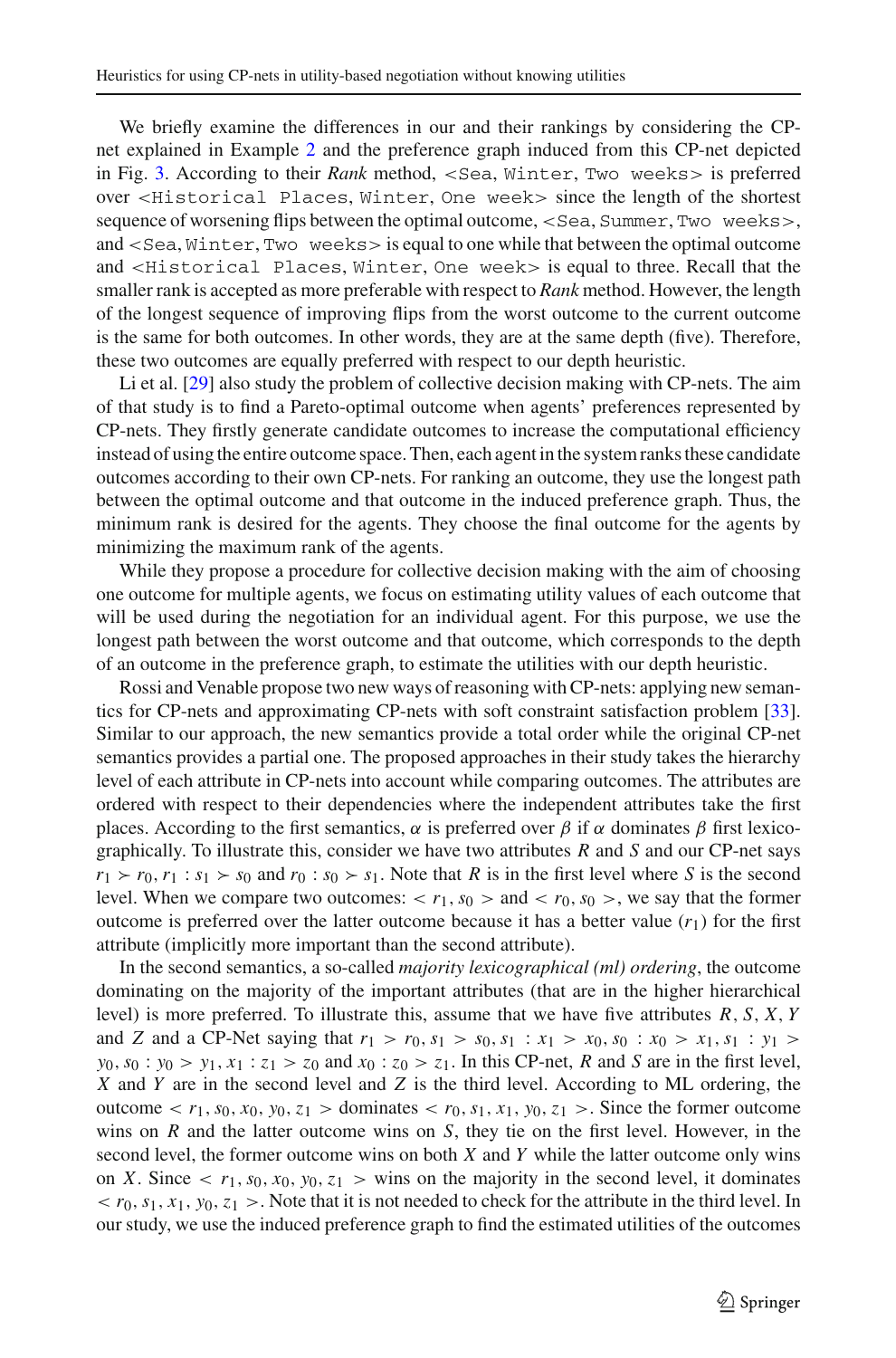and compare outcomes with respect to these estimated utilities while they use the hierarchical level of CP-net directly to compare two outcomes.

Given that the results presented here prove the potential of using CP-nets or other forms of partial orderings of preference, it now becomes a point of future research to determine what is the best ranking approach to use.

## <span id="page-27-0"></span>**6 Conclusion**

In this paper, we have investigated the ways of using acyclic CP-nets with the negotiation strategies employing quantitative information such as utilities. Thus, we have presented several heuristics to produce estimated utilities from acyclic CP-nets. These estimated utilities are used by the agent's negotiation strategy in order to generate offers or to decide whether the opponent's counter offer is acceptable during the negotiation. In this way, the agent can still apply a negotiation strategy using quantitative information such as utilities while it has its user's CP-net. Here, our aim is to map qualitative preferences to quantitative preferences.

To compare the performance of our heuristics in a realistic setting, we have extended the Genius negotiation framework. The framework allows the user to express her preferences both quantitatively (UCP-nets) and qualitatively (CP-nets). The quantitative model namely UCP-net serves as a ground truth. All negotiation outcomes are evaluated with respect to the given UCP-net. Thus, we have compared the performance of agents when they apply heuristics on their CP-nets and negotiate with the estimated utilities versus when they have their user's real total preference ordering as UCP-nets and negotiates with the real utilities. It is worth noticing that CP-nets can tolerate partial ordering, which means there are some incomparable outcomes with respect to the given preferences. By applying a heuristic, we induce an estimated total ordering from a partial ordering.

We have evaluated the performance of the heuristics by taking into account the average utility of the negotiation outcomes and the number of rounds that are required to reach a consensus. As expected, the agent using user's real total ordering (UCP-nets) performs best with respect to overall utility gained. However, our results show that it is admissible to elicit the user's preferences as a CP-net and to negotiate with these preferences by applying a heuristic instead of eliciting user's preferences quantitatively. Among the proposed heuristics, Depth Heuristic can be identified as the leading heuristic. That is, the agent may prefer to apply Depth Heuristic in terms of both success and speed when it elicits its user's preferences as an acyclic CP-net.

Our results indicate that using heuristics with CP-nets reveal a successful mechanism for negotiation. However, as expected, we have also realized that in a few worst-case situations (see Table [3,](#page-19-0) CP-net 1) all of the heuristics perform significantly worse than the UCP-net. It would be interesting to investigate reasons behind this. Another direction for future research is studying the effect of negotiation strategies on the performance of the heuristics. In this study, the agent applies a simple concession-based strategy that is explained in Sect. [4.3.](#page-16-0) It would be interesting to apply other negotiation strategies such as Boulware and compare their effects. It would be ideal to identify pairings of heuristics and strategies that perform well together.

**Acknowledgments** This research has been supported by Boğaziçi University Research Fund under grant BAP5694 and the Scientific and Technological Research Council of Turkey. Most of this work has been done when Reyhan Aydoğan was at Bogazici University. Some of the ideas presented in this paper initially appeared in [\[1](#page-28-4)[–3](#page-28-1)].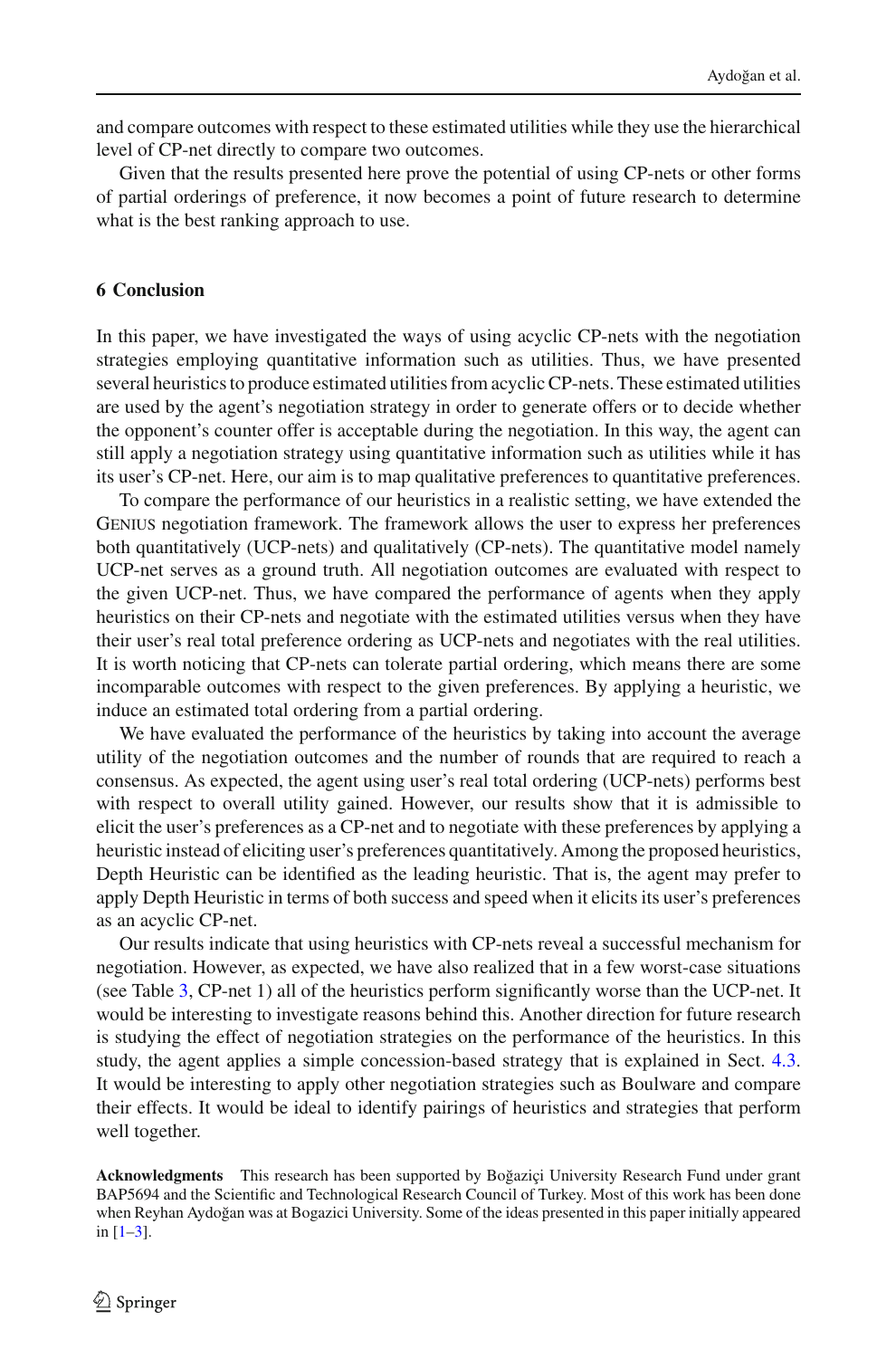<span id="page-28-8"></span>

| CP-net | Dependency | Hierarchy | Independent nodes | Orderings | Graph depth |
|--------|------------|-----------|-------------------|-----------|-------------|
|        |            |           |                   |           | 10          |
|        |            |           |                   | 15        | 16          |
|        |            |           |                   | 16        | 16          |
|        |            |           |                   | 15        | 18          |
|        |            |           |                   | 12        | 18          |
| 6      |            |           |                   | 10        | 13          |
|        |            |           |                   | 11        | 14          |
| 8      |            |           |                   | 17        | 22          |
| 9      | 4          |           |                   | 13        | 21          |
| 10     |            |           |                   | 16        | 19          |

**Table 11** Information about CP-nets and their induced preference graphs

## **Appendix: CP-nets used in our experiments**

Table [11](#page-28-8) gives information about 10 users' CP-nets and induced preference graphs from these CP-nets. The second column shows how many dependencies exist in the CP-net, which is equal to the number of edges in the CP-net. Note that more dependency may express more information about user's preferences. The third column indicates the level of hierarchy—the length of the longest path between ancestor and descendant nodes. This table also shows the number of independent nodes (not having any connections with other nodes) in the CP-net and total number of orderings expressed in CPTs. The last column indicates the depth of induced preference graph from this CP-net.

## <span id="page-28-4"></span>**References**

- 1. Aydoğan R, Baarslag T, Hindriks K, Jonker CM, Yolum P (2013) Heuristic-based approaches for CP-nets in negotiation. In: Ito T, Zhang M, Robu V, Matsuo T (eds) Complex automated negotiations: theories, models, and software competitions, vol 435 of studies in computational intelligence, pp 113–123
- <span id="page-28-5"></span>2. Aydoğan R, Tasdemir N, Yolum P (2010) Reasoning and negotiating with complex preferences using CP-nets. In: Aalst W, Mylopoulos J, Sadeh NM, Shaw MJ, Szyperski C, Ketter W, Poutr H, Sadeh N, Shehory O, Walsh W (eds) Agent-mediated electronic commerce and trading agent design and analysis, vol 44 of lecture notes in business information processing, pp 15–28
- <span id="page-28-1"></span>3. Aydoğan R, Yolum P (2010) Effective negotiation with partial preference information. In: Proceedings of the ninth international joint conference on autonomous agents and multiagent systems (AAMAS). Toronto, Canada, pp 1605–1606
- <span id="page-28-7"></span>4. Aydoğan R, Yolum P (2012) Learning opponents preferences for effective negotiation: an approach based on concept learning. J Auton Agents Multi-Agent Syst 24(1):104–140
- <span id="page-28-2"></span>5. Baarslag T, Hindriks K, Jonker CM, Kraus S, Lin R (2010) The first automated negotiating agents competition (ANAC 2010). In: Ito T, Zhang M, Robu V, Fatima S, Matsuo T (eds) New trends in agent-based complex automated negotiations, series of studies in computational intelligence (to appear). Springer, Berlin
- <span id="page-28-3"></span>6. Boutilier C, Bacchus F, Brafman RI (2001) UCP-networks: a directed graphical representation of conditional utilities. In: Proceedings of the seventeenth annual conference on uncertainty in artificial intelligence. Seattle, USA, pp 56–64
- <span id="page-28-0"></span>7. Boutilier C, Brafman RI, Domshlak C, Hoos HH, Poole D (2004) CP-nets: a tool for representing and reasoning with conditional ceteris paribus preference statements. J Artif Intell Res 21:135–191
- <span id="page-28-6"></span>8. Brin S, Page L (1998) The anatomy of a large-scale hypertextual web search engine. Comput Netw ISDN Syst 30(1–7):107–117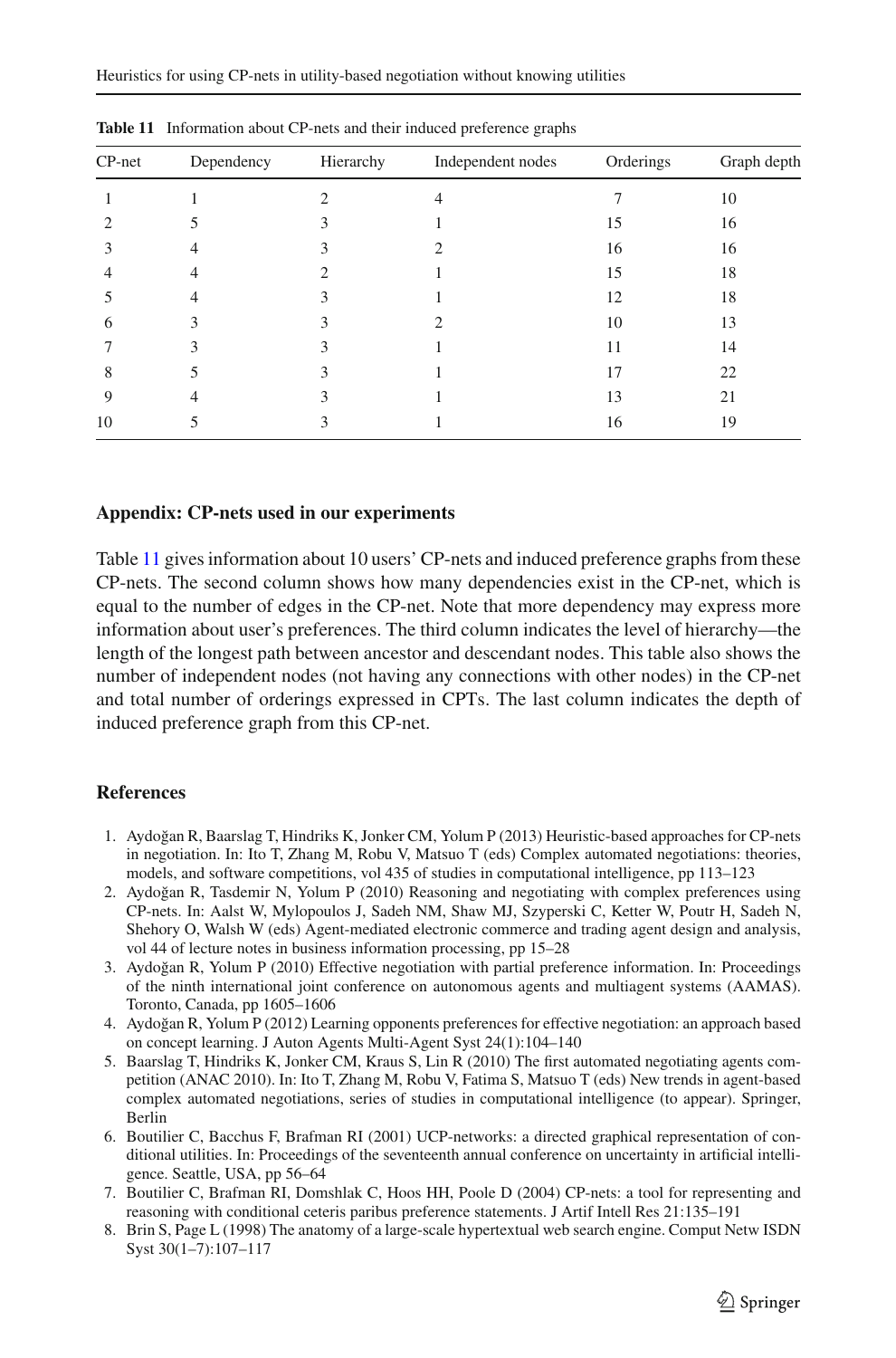- <span id="page-29-17"></span>9. Chalamish M, Kraus S (2007) Automed: an automated mediator for bilateral negotiations under time constraints. In: Proceedings of the sixth international joint conference on autonomous agents and multiagent systems, pp 248:1–3
- <span id="page-29-15"></span>10. Chen S, Weiss G (2012) A novel strategy for efficient negotiation in complex environments. In: Timm IJ, Guttmann C (eds) 'MATES', vol 7598 of lecture notes in computer science. Springer, Berlin, pp 68–82
- <span id="page-29-22"></span>11. Coehoorn RM, Jennings NR (2004) Learning on opponent's preferences to make effective multi-issue negotiation trade-offs. In: Proceedings of the sixth international conference on electronic commerce, pp 59–68
- <span id="page-29-10"></span>12. Dan Pelleg AM (2000) X-means: extending K-means with efficient estimation of the number of clusters. In: Proceedings of the seventeenth international conference on machine learning. Morgan Kaufmann, San Francisco, pp 727–734
- <span id="page-29-8"></span>13. Domshlak C, Prestwich SD, Rossi F, Venable KB, Walsh T (2006) Hard and soft constraints for reasoning about qualitative conditional preferences. J Heuristics 12(4–5):263–285
- <span id="page-29-2"></span>14. Faratin P, Sierra C, Jennings NR (1998) Negotiation decision functions for autonomous agents. Int J Robot Auton Syst 24(3–4):159–182
- <span id="page-29-21"></span>15. Faratin P, Sierra C, Jennings NR (2002) Using similarity criteria to make issue trade-offs in automated negotiations. Artif Intell 142:205–237
- <span id="page-29-3"></span>16. Fatima S, Wooldridge M, Jennings N (2007) On efficient procedures for multi-issue negotiation. In: Fasli M, Shehory O (eds) Automated negotiation and strategy design for electronic markets, vol 4452 of lecture notes in computer science. Springer, Berlin, pp 31–45
- <span id="page-29-23"></span>17. Ficici SG, Pfeffer A (2008) Simultaneously modeling human's preferences and their beliefs about other's preferences. In: Proceedings of the 7th international joint conference on autonomous agents and multiagent systems-vol 1, AAMAS '08, pp 323–330
- <span id="page-29-9"></span>18. Fishburn PC (1970) Utility theory for decision making. Wiley, New York
- <span id="page-29-19"></span>19. Fisher RA (1959) Statistical methods and scientific inference, 2nd edn. Hafner Publishing Co., New York
- <span id="page-29-13"></span>20. Gode DK, Sunder S (1993) Allocative efficiency of markets with zero-intelligence traders: market as a partial substitute for individual rationality. J Polit Econ 101(1):119–137
- <span id="page-29-16"></span>21. Hao J, Leung H-F (2012) Abines: an adaptive bilateral negotiating strategy over multiple items. In: Proceedings of the the 2012 IEEE/WIC/ACM international joint conferences on web intelligence and intelligent agent technology, vol 02', WI-IAT '12. IEEE Computer Society, Washington, DC, USA, pp 95–102
- <span id="page-29-6"></span>22. Hindriks K, Jonker CM, Kraus S, Lin R, Tykhonov D (2009) Genius: negotiation environment for heterogeneous agents. In: Proceedings of the eighth international joint conference on autonomous agents and multiagent systems (AAMAS), vol 2, pp 1397–1398
- <span id="page-29-4"></span>23. Hindriks K, Tykhonov D (2008) Opponent modelling in automated multi-issue negotiation using bayesian learning. In: Proceedings of the seventh international joint conference on autonomous agents and multiagent systems (AAMAS). Estorial, Portugal, pp 331–338
- <span id="page-29-14"></span>24. Hindriks KV, Tykhonov D (2010) Towards a quality assessment method for learning preference profiles in negotiation. In: Aalst W, Mylopoulos J, Sadeh NM, Shaw MJ, Szyperski C, Ketter W, Poutr H, Sadeh N, Shehory O, Walsh W (eds) Agent-mediated electronic commerce and trading agent design and analysis, vol 44 of lecture notes in business information processing, pp 46–59
- <span id="page-29-11"></span>25. Jain R, Purohit DGN (2011) Page ranking algorithms for web mining. Int J Comput Appl 13(5):22–25
- <span id="page-29-0"></span>26. Jennings NR, Faratin P, Lomuscio AR, Parsons S, Sierra C, Wooldridge M (2001) Automated negotiation: prospects, methods and challenges. Int J Group Decis Negot 10(2):199–215
- <span id="page-29-5"></span>27. Jonker CM, Robu V, Treur J (2007) An agent architecture for multi-attribute negotiation using incomplete preference information. JAAMAS 15(2):221–252
- <span id="page-29-18"></span>28. Klos T, Somefun K, Poutre HL (2011) Automated interactive sales processes. IEEE Intell Syst 26(4):54– 61
- <span id="page-29-26"></span>29. Li M, Vo QB, Kowalczyk R (2010) An efficient procedure for collective decision-making with CP-nets. In: Proceeding of the 19th European conference on artificial intelligence, Lisbon, Portugal, pp 375–380
- <span id="page-29-7"></span>30. Lin R, Kraus S, Baarslag T, Tykhonov D, Hindriks K, Jonker CM (2014) Genius: an integrated environment for supporting the design of generic automated negotiators . Comput Intell 30(1):48–70
- <span id="page-29-20"></span>31. Luo X, Jennings NR, Shadbolt N, Leung H, Lee JH (2003) A fuzzy constraint based model for bilateral, multi-issue negotiations in semi-competitive environments. Artif Intell 148(1–2):53–102
- <span id="page-29-1"></span>32. Raiffa H (1982) The art and science of negotiation. Harvard University Press, Cambridge
- <span id="page-29-24"></span>33. Rossi F, Venable KB, Walsh T (2002) CP-networks: semantics, complexity, approximations and extensions. In: Proceedings of the forth international workshop on soft constraints (Soft-02) in CP-2002, USA
- <span id="page-29-25"></span>34. Rossi F, Venable KB, Walsh T (2004) mCP nets: representing and reasoning with preferences of multiple agents. In: Proceeding of the nineteenth national conference on artificial intelligence, pp 729–734
- <span id="page-29-12"></span>35. Russell SJ, Norvig P (1995) Artificial intelligence: a modern approach. Prentice Hall, Egnlewood Cliffs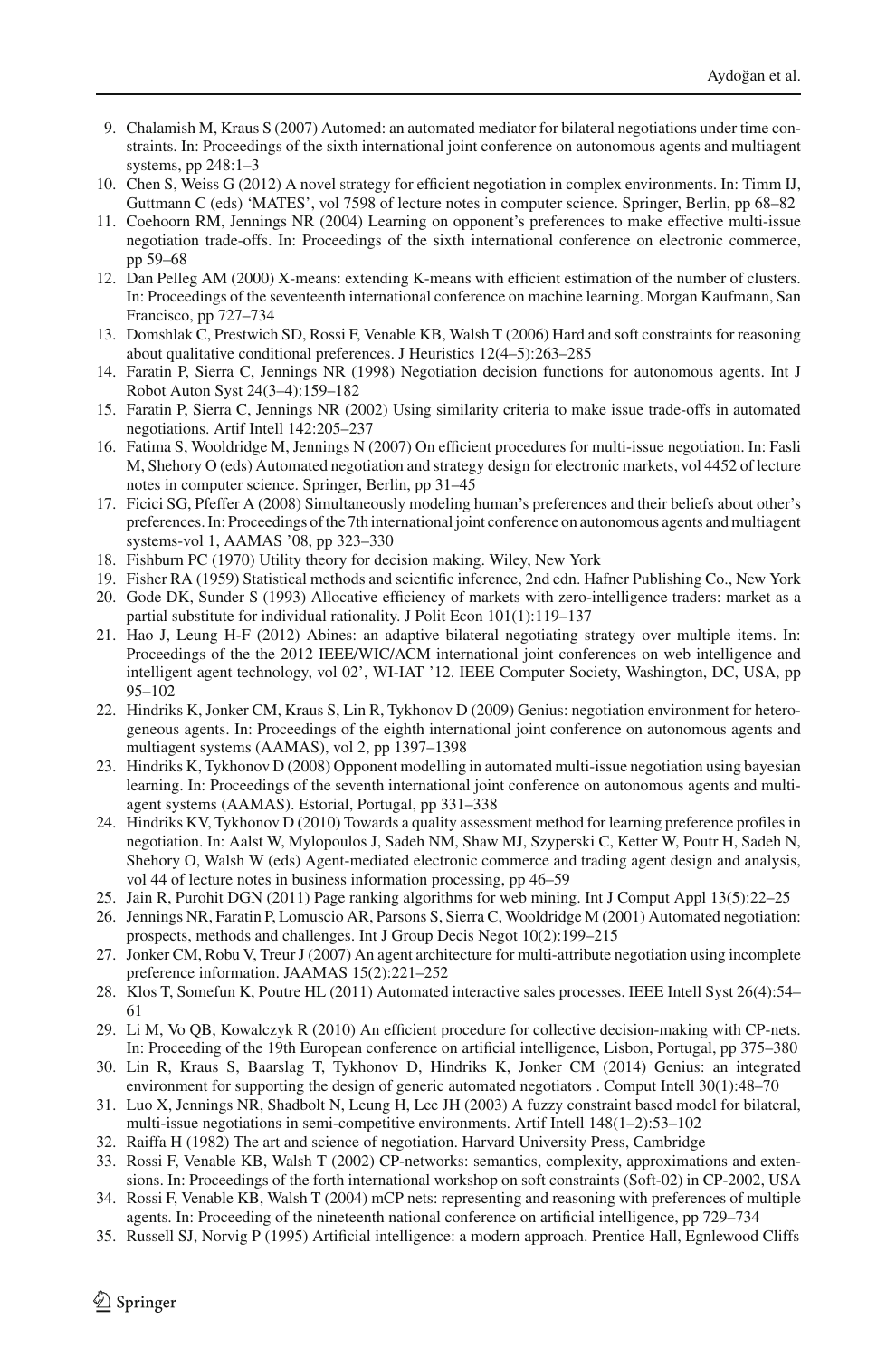<span id="page-30-0"></span>36. Sierra C, Faratin P, Jennings N (1997) A service-oriented negotiation model between autonomous agents. In: Boman M, van de Velde W (eds) Proceedings of the eighth European workshop on modelling autonomous agents in multi-agent world, MAAMAW'97', vol 1237 of lecture notes in artificial intelligence. Springer, Berlin, pp 17–35



**Reyhan Aydoğan** is a postdoctoral researcher in the Interactive Intelligence group at Delft University of Technology, the Netherlands. She received her M.Sc. and Ph.D. degrees from the Department of Computer Engineering at Boğaziči University and her B.S. degree from the Department of Computer Engineering at Dokuz Eylül University. During her M.Sc. and Ph.D. studies, Dr. Aydoğan was funded by the Scientific and Technological Research Council of Turkey (TUBITAK) under the national M.Sc. and Ph.D. student scholarship program. Her research interests are agreement technologies, particularly negotiation, decision support systems, multiagent systems, machine learning, service oriented architectures and semantic Web. She serves as a program committee member in reputable conferences such as AAMAS, ECAI and IJCAI, and a reviewer in highly referred journals such as JAAMAS and JAIR.



**Tim Baarslag** is a research fellow in the Agents, Interaction and Complexity group at the University of Southampton, where he works on devising techniques to obtain meaningful consent from users in the digital domain. He obtained his PhD at Delft University of Technology on the topic of intelligent decision support systems for automated negotiation. His present research interests include coordination and cooperation in artificial intelligence, privacy and consent, and decision making under uncertainty.



**Koen V. Hindriks** (Ph.D., Computing Science, Utrecht University) is assistant professor in the Interactive Intelligence section at Delft University of Technology. His main research interests are autonomous decision making using cognitive agents, teamwork and coordination models for multi-agent systems, and human-robot interaction. His current work involves the design and development of the language GOAL that facilitates the engineering of high-level decision making agents. He is a member of the board of the Benelux Association for Artificial Intelligence.